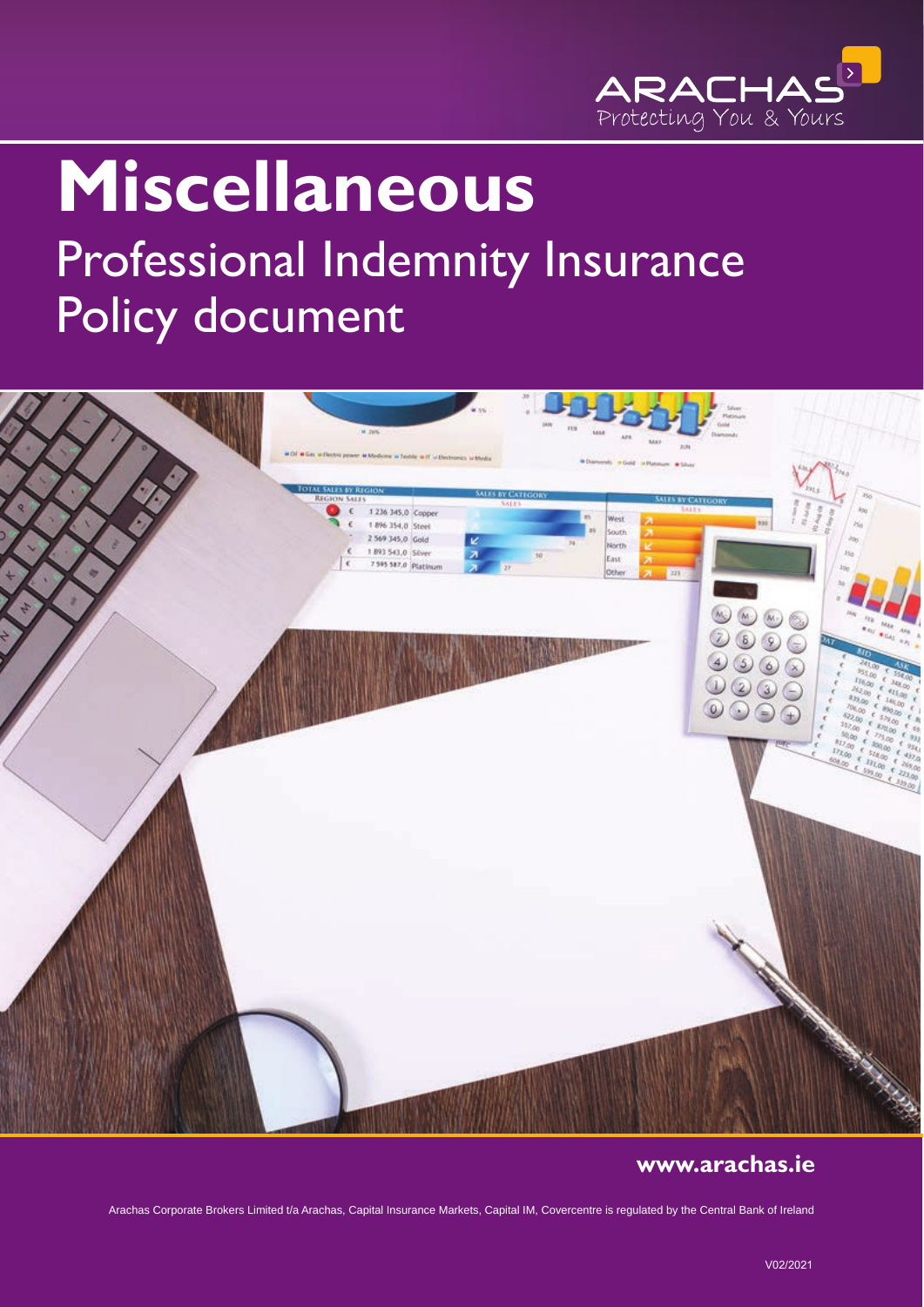# **MISCELLANEOUS PROFESSIONAL INDEMNITY**

# **SECTION 1, PROFESSIONAL INDEMNITY – PRIMARY LAYER (PIARACHASMISC01)**

In consideration of the payment of the premium specified in Item 7 of the Schedule, the **Insurer** agrees to provide insurance in accordance with the terms, conditions, exclusions and limitations of this policy:

# **I. PREAMBLE**

#### **A. Claims Made and Reported**

 Except as otherwise specified in III. Extensions B. Lost **Documents**, all cover under this policy is afforded solely in respect of:

- 1. **Claims** first made against an **Insured** during the **Policy Period**; and
- 2. circumstances that any **Responsible Person** first becomes aware of during the **Policy Period** that they reasonably expect will give rise to a **Claim**;

which are notified to the **Insurer** in accordance with VII. **Claims** Conditions B. Notification.

 A **Claim** is deemed to be first made against an **Insured** only when any **Responsible Person** first receives notice of any **Claim**.

# **II. COVER**

The **Insurer** will:

#### **A. Professional Indemnity**

 pay on behalf of an **Insured** all **Loss** resulting from any **Claim** made against an **Insured** for civil liability arising out of the conduct of the **Professional Services** (including but not limited to civil liability arising out of, based upon or attributable to any dishonest, fraudulent, criminal or malicious act of any **Insured Person**) provided by the **Insured**, or others acting for and/or on behalf of the **Insured** for whom the **Insured** are legally liable including:

- 1. consultants, designers or sub-contractors engaged by the **Firm** to provide **Professional Services** on behalf of the **Firm**; and
- 2. any **Employee** who has been seconded by the **Firm** to work elsewhere.

#### **B. Defamation**

 pay on behalf of an **Insured** all **Loss** resulting from any **Claim** made against an **Insured** for defamation whether written or oral, committed or alleged to have been committed by an **Insured** arising out of the conduct of the **Professional Services**.

#### **C. Defence Costs**

pay all **Defence Costs**.

# **III. EXTENSIONS**

The **Insurer** will:

#### **A. Court Attendance Costs**

 pay, providing the **Insurer**s' prior written consent has been obtained, the following rates per day for each day on which attendance in court has been required for any person described in 1. and 2. below who actually attends a court or an arbitration or an adjudication hearing as a witness in connection with a **Claim** covered by this policy: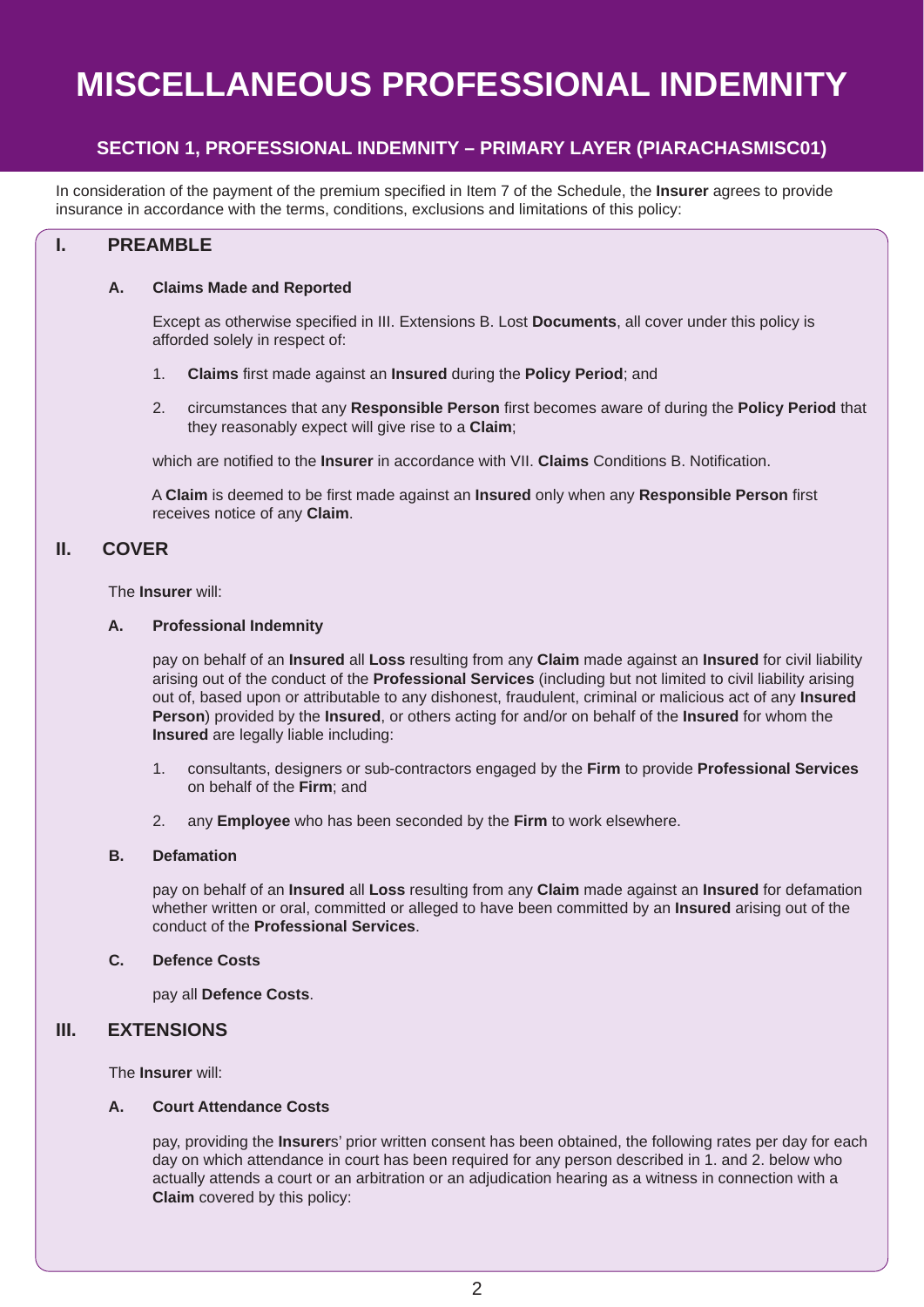- 1. for any **Principal, Partner, Member** or director of the **Firm**: € 500 (or the equivalent in an alternative currency;
- 2. for any **Employee**: € 250 (or the equivalent in an alternative currency).

#### **B. Lost Documents**

 indemnify the **Firm** for all costs and expenses incurred with the **Insurer**s' prior written consent in replacing or restoring any **Documents** held in the course of the **Professional Services** which are the property of, responsibility of or in the custody of the **Insured** which have been destroyed, damaged, lost, distorted, erased or mislaid provided that:

- 1. such loss or damage to the **Documents** has been:
	- i. sustained while the **Documents** are in the custody of an **Insured** or any person to whom an **Insured** has entrusted, lodged or deposited them in the ordinary course of their **Professional Services**; and
	- ii. **Discovered** by a **Responsible Person** during the **Policy Period**;
- 2. any lost **Documents** have been the subject of a diligent search by or on behalf of the **Firm**;
- 3. such loss or damage does not form part of a **Loss** covered under II. Cover A. Professional Indemnity; and
- 4. the **Insurer** shall not be liable for any loss or damage:
	- i. arising out of, based upon or attributable to any wear, tear, gradual deterioration, moth or vermin;
	- ii. in respect of which the **Insured** is entitled to indemnity under any other insurance except in respect of any excess beyond the amount which would have been payable under such insurance had this policy not been effected.

#### **C. Consortia and Joint Ventures**

 This policy extends to cover the **Insured** whilst operating as part of a consortia or joint venture but only to the extent of the **Insured**'s liability arising out of the conduct of their **Professional Services**.

# **IV. DEFINITIONS**

#### **A. Claim**

**Claim** means the earliest of any:

- 1. written demand by a **Third Party** for compensation or similar financial restitution or the assertion of a right by a **Third Party**;
- 2. oral or written notice from a **Third Party** of an intention to pursue an action and/or legal proceedings;
- 3. arbitration proceeding commenced by a **Third Party** through the submission of a statement, claim or similar document;
- 4. formal administrative or regulatory proceeding commenced by the filing of a notice of charges, formal investigative order or similar document; or
- 5. criminal proceeding commenced by a **Third Party**;

#### alleging a **Wrongful Act** or defamation.

#### **B. Damages**

 Damages means any amount that an **Insured** shall be legally liable to pay to a **Third Party** in respect of judgments or arbitral awards rendered against an **Insured**, or for settlements negotiated by the **Insurer** with the consent of the **Policyholder** for a **Wrongful Act** or defamation.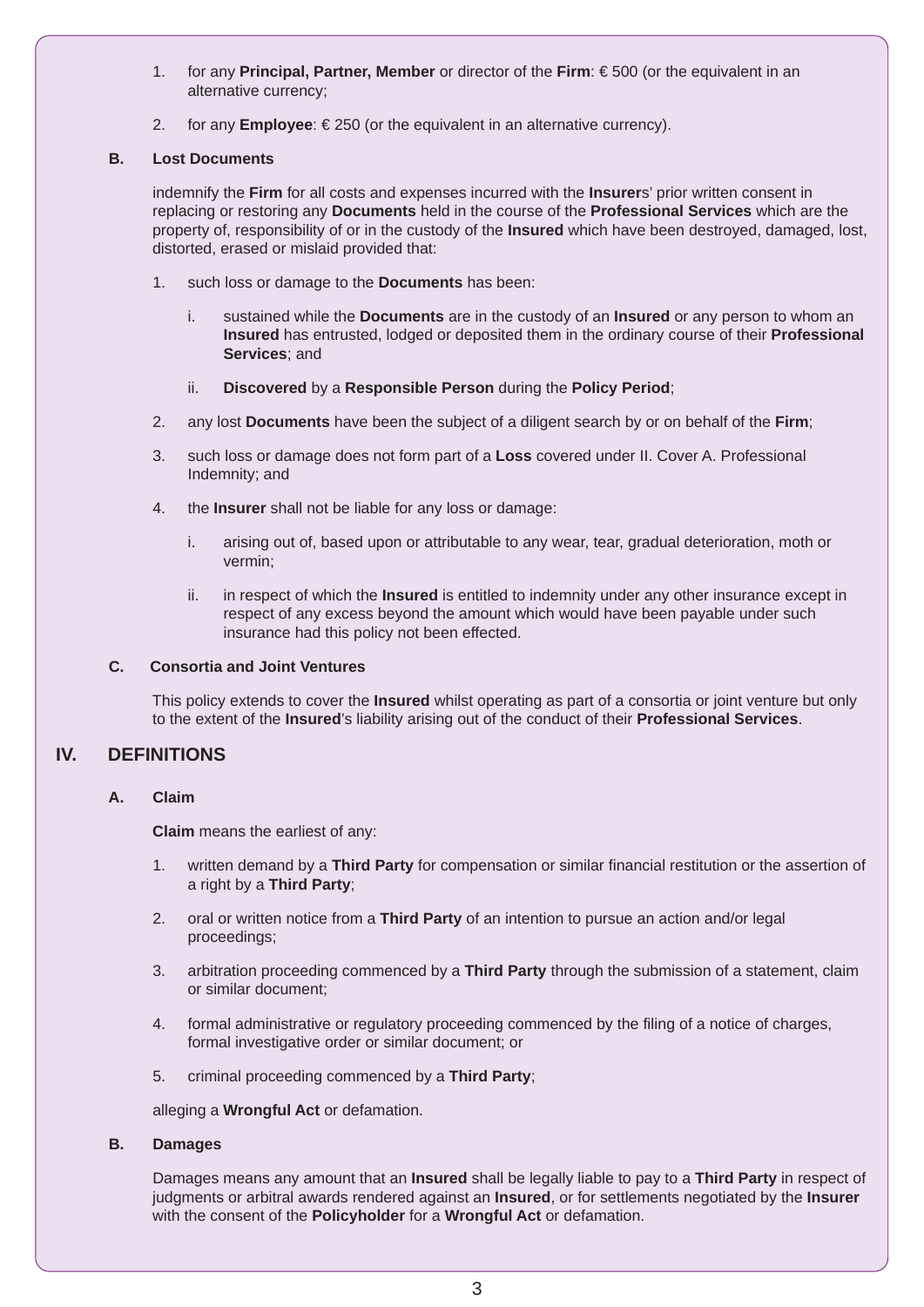#### **C. Defence Costs**

 **Defence Costs** means reasonable fees, costs and expenses incurred by or on behalf of an **Insured**, with the prior written consent of the **Insurer**, in the investigation, defence, adjustment, settlement or appeal of any **Claim** or any proceedings relating to a **Claim**, such consent not to be unreasonably withheld or delayed.

**Defence Costs** shall not include:

- 1. costs covered under III. Extensions A. Court Attendance Costs; or
- 2. any other element of an **Insured**'s own time costs or lost profits incurred in dealing with a **Claim**.

#### **D. Discovered and Discovery**

#### **Applicable to III. Extensions B. Lost Documents only**

 **Discovered** and **Discovery** means when any **Responsible Person** first becomes aware of or has any knowledge of any loss of the type covered under III. Extensions B. Lost Documents even though the exact amount or details are not known at the time of **Discovery**.

#### **E. Documents**

 **Documents** means all documents of any nature whatsoever including computer records and electronic or digitised data; but does not include any currency or negotiable instruments.

#### **F. Employee**

 **Employee** means any natural person who is, has been or during the **Policy Period** becomes expressly engaged under a contract of service with the **Firm**.

**Employee** shall also include any:

- 1. person provided to the **Firm** under the terms of a work experience agreement or similar scheme;
- 2. voluntary worker; and
- 3. person who is supplied to, hired, borrowed or temporarily seconded to the **Firm**;

performing work under the control and supervision of the **Firm**.

 **Employee** shall not include any **Principal, Partner, Member** or director of any **Insured** in their capacity as such.

#### **G. Excess**

**Excess** means the applicable amount specified in Item 4 of the Schedule.

 **H. Firm**

 **Firm** means the **Policyholder** and any **Subsidiary** (including any predecessor business of such **Policyholder** or **Subsidiary**).

#### **I. Insured**

**Insured** means:

- 1. the **Firm**; and
- 2. any **Insured Person**.

#### **J. Insured Person**

#### **Insured Person** means:

 1. any natural person, who is or has been or during the **Policy Period** becomes a **Principal, Partner, Member** or director of the **Firm** in their capacity as such;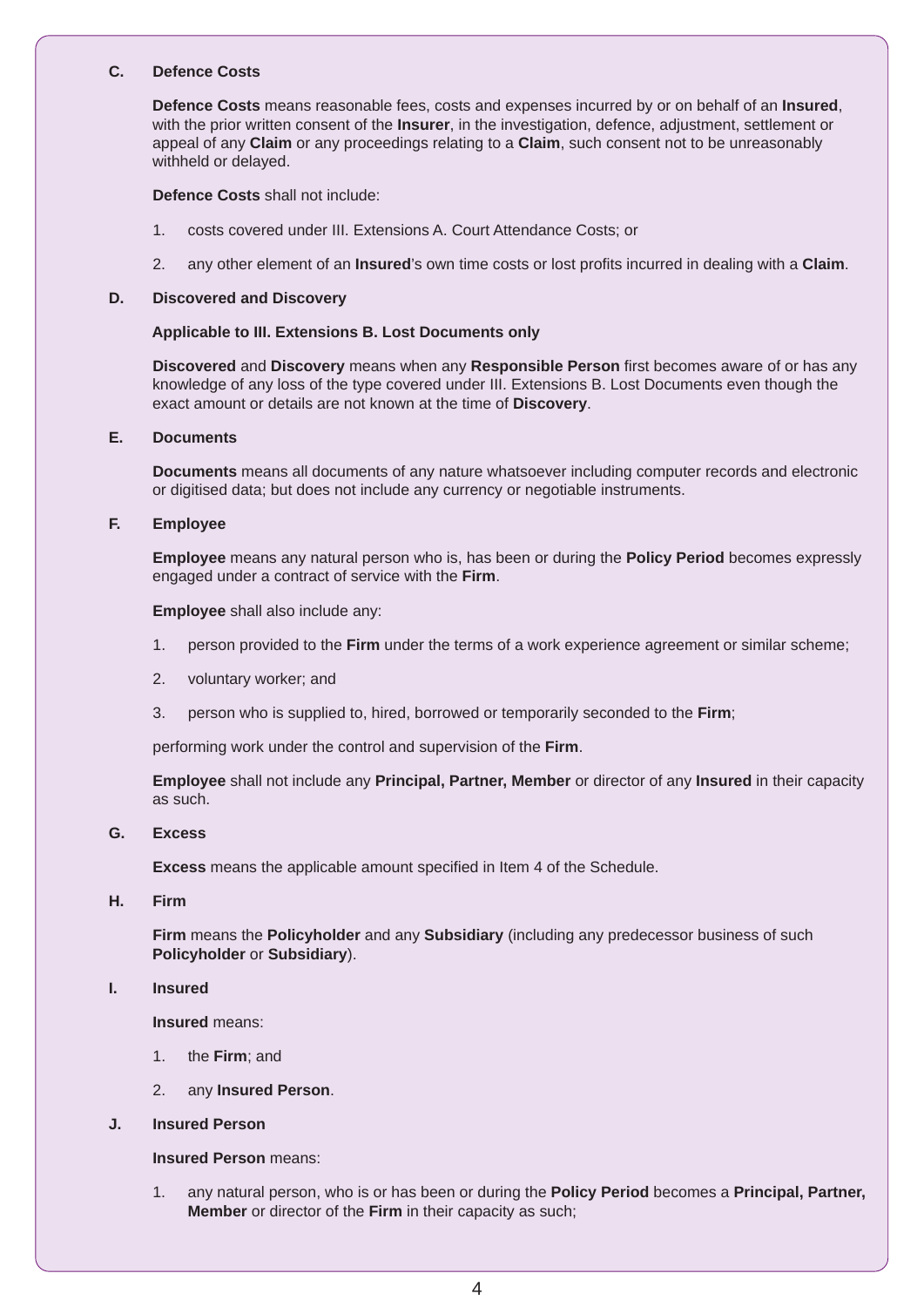2. any former **Principal, Partner, Member** or director of the **Firm** whilst acting as a consultant to the **Firm**;

#### 3. any **Employee**; and

 4. the estate or legal representative of any deceased or legally incapacitated person in 1 – 3 above but only in respect of any act, error, omission or event committed or alleged to have been committed by such person in  $1 - 3$  above.

#### **K. Insurer**

**Insurer** means those **Insurer**(s) listed in Item 9 of the Schedule.

#### **L. Legal Panel**

 **Legal Panel** means any firm or panel of solicitors appointed from time to time by Leeson Claims Services (LCS Ireland) or by the **Insurer** to provide representation on behalf of an **Insured** under this policy.

#### **M. Limit of Liability**

**Limit of Liability** means the applicable amount specified in Item 3 of the Schedule.

#### **N. Loss**

**Loss** means in respect of II. Cover A. Professional Indemnity and II. Cover B. Defamation only:

- 1. Damages; and
- 2. claimants costs and expenses.

**Loss** shall not include any:

- i. taxes;
- ii. a. non-compensatory damages or punitive, multiple or exemplary damages;
	- b. fines or penalties

except:

- 1. exemplary damages for defamation; and
- 2. any other of a. or b. above where insurable by law;
- iii. the costs and expenses of complying with any order for, grant of or agreement to provide injunctive or other non-monetary relief;
- iv. benefits or overheads of, or charges or expenses incurred by any **Insured** for the cost of any **Insured**'s time except as provided under III. Extensions A. Court Attendance Costs;
- v. fees or commissions for any **Professional Services** rendered or required to be rendered by an **Insured** or that portion of any settlement or award in an amount equal to such fees or commissions;
- vi. matters which may be deemed uninsurable under the law governing this policy or the jurisdiction in which a **Claim** is brought.

#### **O. Member**

 **Member** means a member of a partnership as determined by the Limited Liability **Partnership** Act 2000 and any subsequent amendment thereto or the equivalent in any other jurisdiction.

#### **P. Partner**

**Partner** means a partner of a **Partnership**.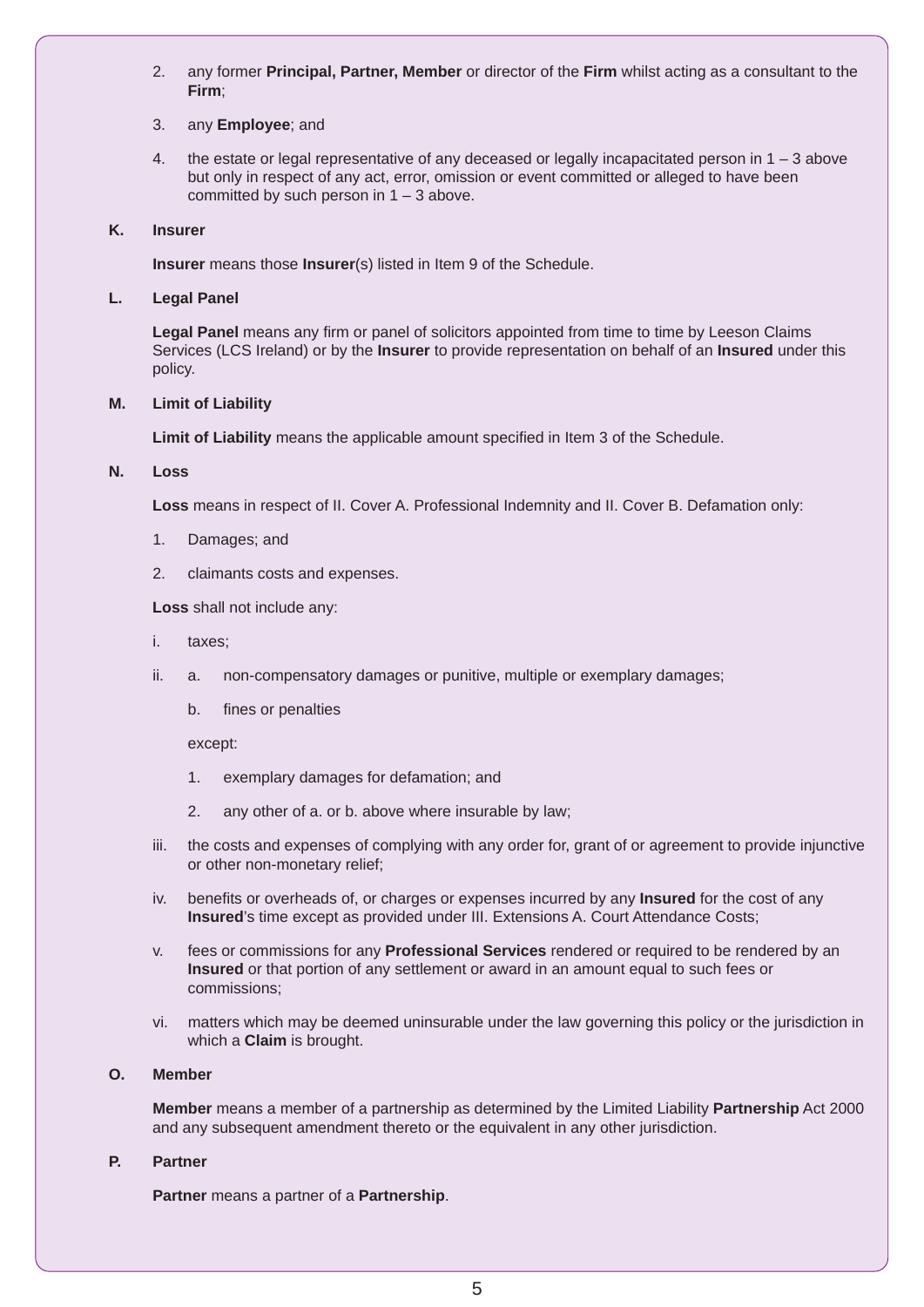#### **Q. Partnership**

**Partnership** means an unincorporated entity in which persons are or are held out as **Partners**.

#### **R. Policy Period**

**Policy Period** means the period of time specified in Item 2 of the Schedule.

#### **S. Policyholder**

**Policyholder** means the entity specified as such in Item 1 of the Schedule.

#### **T. Pollution**

 **Pollution** means any pollution or contamination by naturally occurring or man-made substances, forces or organisms, or any combination of them whether permanent or transitory and however occurring except asbestos.

#### **U. Principal**

**Principal** means where the **Insured** is or was a sole practitioner - that practitioner.

#### **V. Professional Services**

 **Professional Services** means the professional services and activities as specified in Item 5 of the Schedule and outlined in the **Submission**.

#### **W. Related Claim**

**Related Claim** means any **Claims** alleging, arising out of, based upon or attributable to:

- 1. the same facts;
- 2. the same alleged facts;
- 3. the same circumstances;
- 4. the same **Wrongful Act** or defamation; or
- 5. a continuous or related **Wrongful Act** or defamation.

All **Related Claims** shall be deemed to be one single **Claim**.

#### **X. Responsible Person**

**Responsible Person** means any **Principal, Partner, Member** or director of the **Policyholder**.

#### **Y. Retroactive Date**

**Retroactive Date** means the date specified in Item 6 of the Schedule.

#### **Z. Submission**

**Submission** means the signed proposal form or any other form of underwriting submission dated as specified in Item 7 of the Schedule, its attachments and all other material information submitted to the **Insurer** in respect of this **Policy Period**.

#### **AA. Subsidiary**

**Subsidiary** means any entity in which the **Firm**, either directly or indirectly through one or more entities:

- 1. controls the composition of the board of directors;
- 2. controls more than half of the voting power;
- 3. holds more than half of the issued share capital.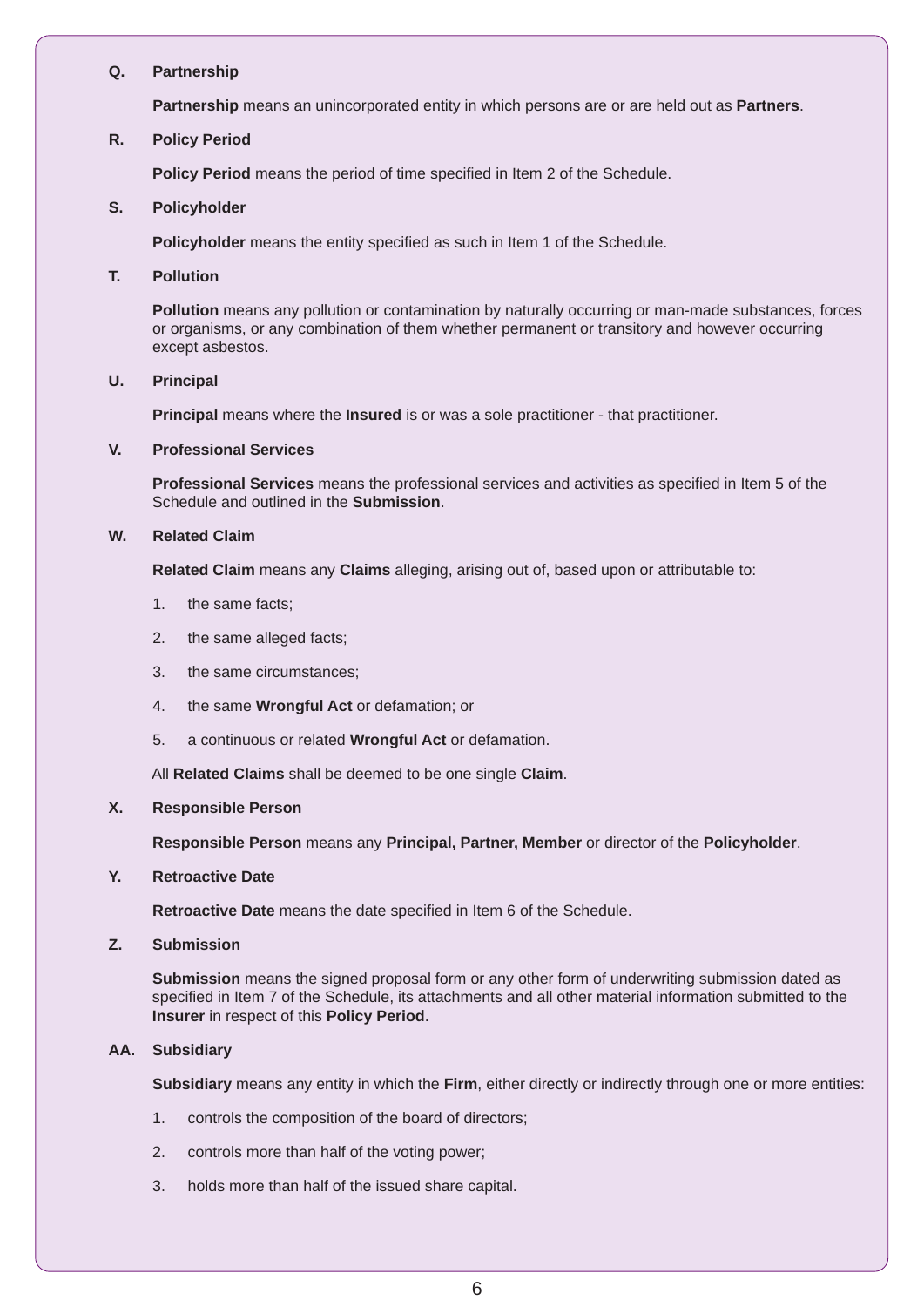**Subsidiary** shall automatically include any entity acquired or created on or after the inception of the **Policy Period** specified in Item 2 of the Schedule that meets any one or more of the criteria outlined in 1 – 3 above where such entity, at the date of acquisition or creation by the **Firm**:

- i. had an annual revenue for the last complete accounting period prior to the acquisition, of less than 20% of the total revenue of the **Firm** declared in the **Submission**;
- ii. is not incorporated, domiciled or provided **Professional Services** in the United States of America or any of its territories;
- iii. is not regulated by the US Securities and Exchange Commission;
- iv. has not incurred any loss of the type covered by this policy with a quantum greater than the largest **Excess** specified in Item 4 of the Schedule during the past five years of operating as a business; and
- v. carries out any of the business activities which fall within the definition of **Professional Services**.

 If such entity does not meet the criteria in i. – v. above, such entity will not be automatically covered. If the **Policyholder** requires cover to be extended to include such entity, the **Policyholder** shall give the **Insurer** sufficient details to permit the **Insurer** to assess and evaluate the potential increase in exposure. The **Insurer** shall have the right, but not the duty, to offer cover for such an entity. In the event that coverage is provided, the **Insurer** shall be entitled to amend the policy terms and conditions in respect of such entity, including but not limited to, charging a reasonable additional premium.

 Unless otherwise agreed by the **Insurer**, cover shall only apply in respect of any actual or alleged act, error, omission or events which occur on or after the date such entity was acquired or created by the **Firm**.

#### **BB. Terrorism**

 **Terrorism** means an act, including but not limited to the use of force or violence and/or the threat thereof, of any person or group(s) of persons whether acting alone or on behalf of or in connection with any organisation(s) or government(s), committed for political, religious, ideological or similar purposes including the intention to influence any government and/or to put the public or any section of the public in fear.

#### **CC. Third Party**

**Third Party** means any entity or natural person except:

- 1. any **Insured**;
- 2. any other entity or natural person having a financial interest or executive role in the operation of the **Firm**.

 **Third Party** shall include 1. and/or 2. above (as applicable) in circumstances where a **Claim** has been made for an indemnity or contribution by 1. and/or 2. above and such **Claim** was made by an independent third party.

#### **DD. Wrongful Act**

 **Wrongful Act** means any actual or alleged act, error or omission arising out of the conduct of the **Professional Services**.

**Wrongful Act** does not include defamation if such **Loss** is covered under II. Cover B. Defamation.

#### **EE. Environmental Audit**

 **Environmental Audit** shall mean an investigation which is specifically intended to assess whether there is actual **Pollution** present.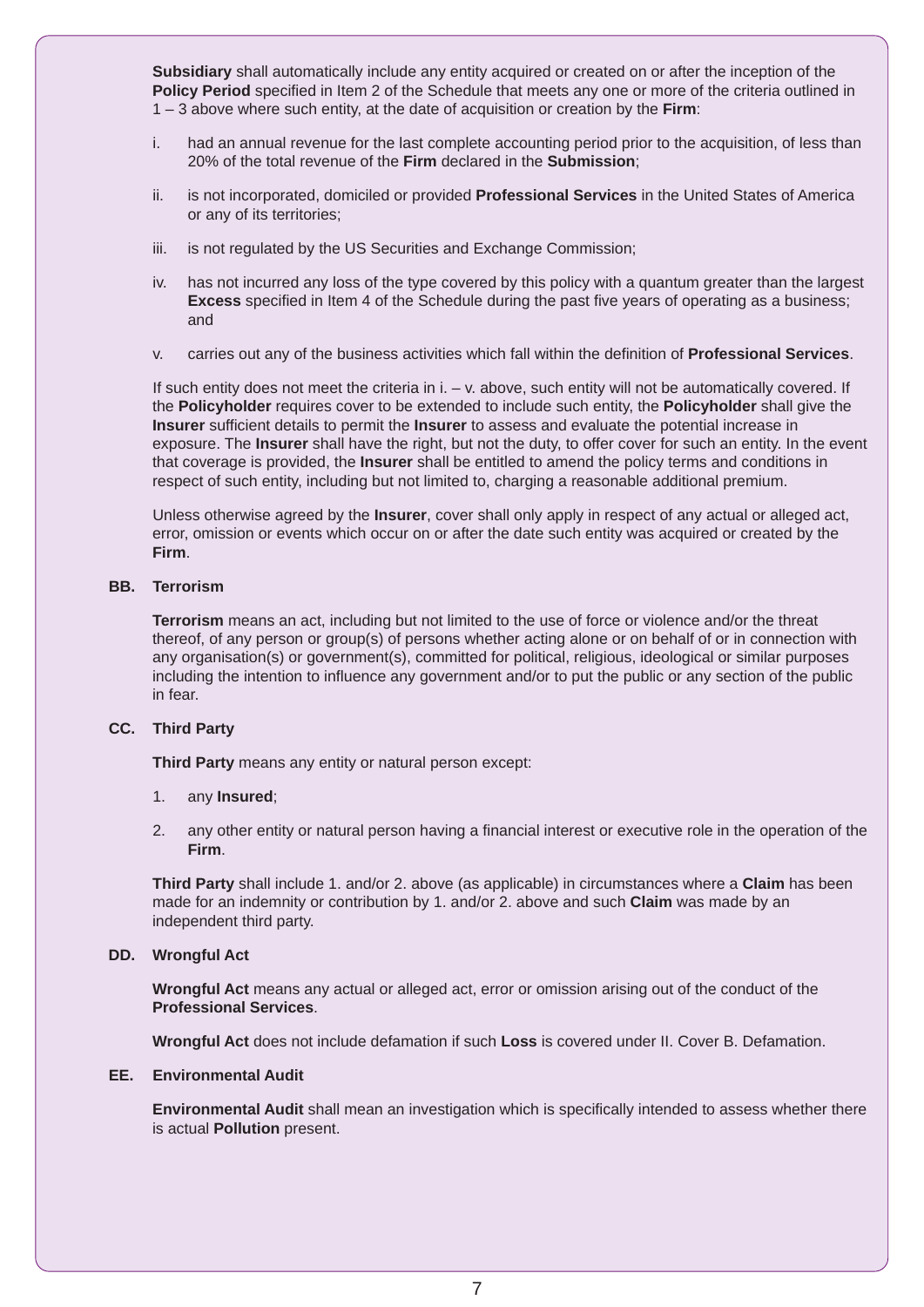# **V. EXCLUSIONS**

#### **Applicable To Section II. Cover and Section III. Extensions except III. Extensions B. Lost Documents**

This policy shall not cover any **Claim** or **Defence Costs**:

#### **A. Asbestos**

 arising out of, based upon or attributable to the actual or alleged discharge, dispersal, release or escape of any asbestos.

#### **B. Bodily Injury/ Property Damage**

for:

- 1. physical injury, sickness, disease or death of a natural person; and if arising out of the foregoing, nervous shock, emotional distress, mental anguish or mental injury; or
- 2. damage to or loss of or destruction of tangible property or loss of use thereof.

 This exclusion shall not apply to any **Claim** or **Defence Costs** arising out of the conduct of the **Professional Services**.

#### **C. Directors' and Officers'**

arising out of any person acting in their capacity as a director or officer of a body corporate.

#### **D. Dishonest, Fraudulent, Criminal or Malicious Acts or Omissions**

 arising out of, based upon or attributable to any dishonest, fraudulent, criminal or malicious act or omission of a person committed by such person after discovery by a **Responsible Person** of reasonable cause for suspicion of any dishonest, fraudulent, criminal or malicious act or omission on the part of that person. Furthermore, no person committing or condoning any dishonest, fraudulent, criminal or malicious act or omission shall be entitled to indemnity.

 Notwithstanding the foregoing, the above shall not operate to discharge the **Insurer**s liability to pay costs in accordance with VII. **Claims** Conditions G. Payment of Costs.

#### **E. Employment Practice Violation**

arising out of, based upon or attributable to any:

- 1. act, error or omission with respect to any employment or prospective employment of any past, present, future or prospective employee of any company; or
- 2. actual or alleged breach of the **Insured's Partnership**, membership or shareholder contract, agreements or arrangements.

#### **F. Express Warranty or Guarantee**

 arising out of, based upon or attributable to any express warranty (except warranty of authority) or guarantee unless liability would have attached to the **Insured** in the absence of such express warranty or guarantee.

#### **G. Infrastructure**

for any:

- 1. mechanical failure;
- 2. electrical failure, including any electrical power interruption, surge, brown out or black out; or
- 3. telecommunications or satellite systems failure.

 This exclusion shall not apply to any **Claim** or **Defence Costs** arising out of the conduct of the **Professional Services**.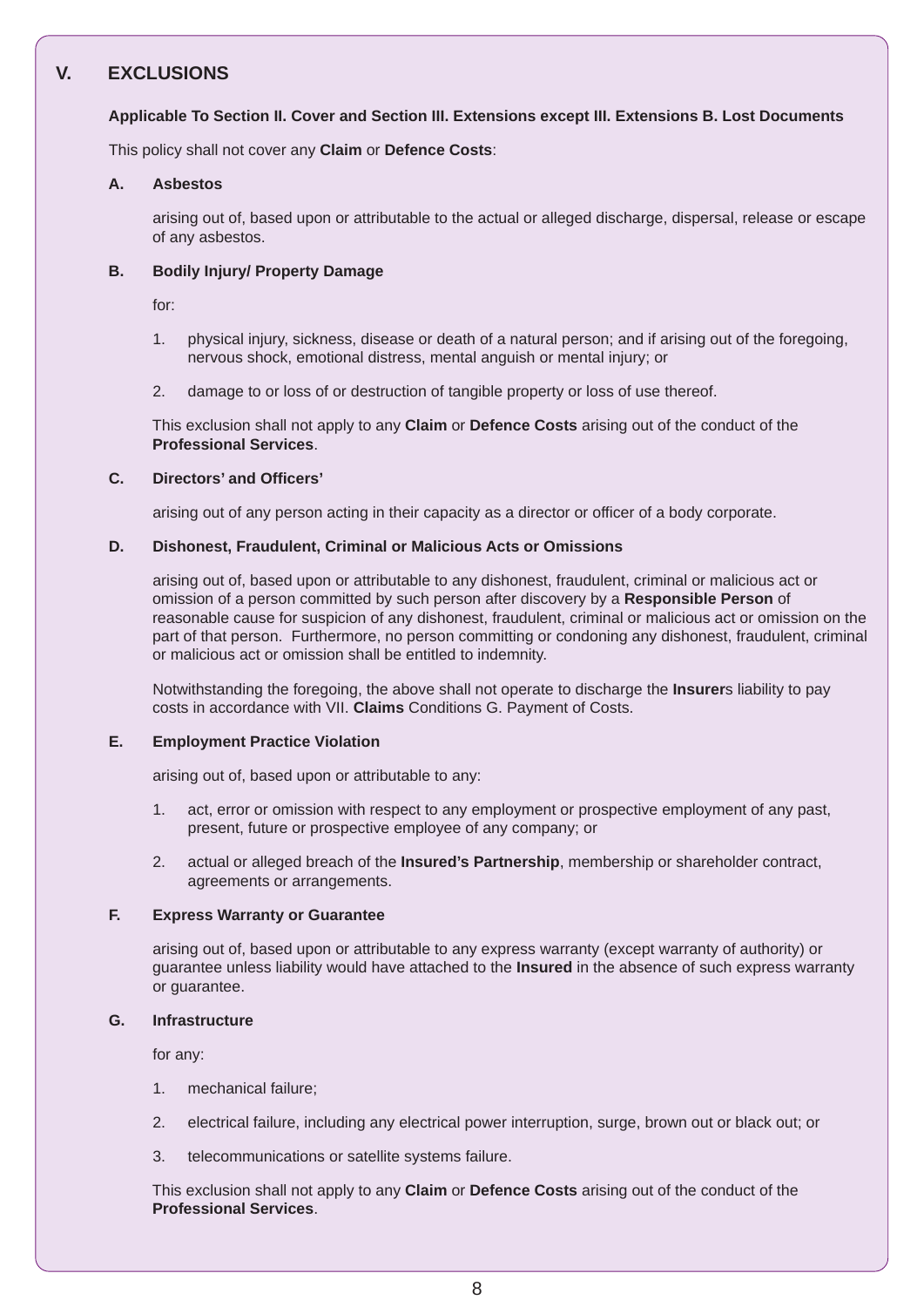#### **H. Insolvency**

directly arising from the insolvency or bankruptcy of an **Insured**.

#### **I. Manufacturing liability**

for any manufacturing defect in any product.

#### **J. Nuclear**

directly or indirectly caused by or contributed to by or arising from:

- 1. ionizing radiations or contamination by radioactivity from any nuclear fuel or from any nuclear waste from the combustion of nuclear fuel;
- 2. the radioactive, toxic, explosive or other hazardous properties of any explosive nuclear assembly or nuclear component thereof.

#### **K. Other Insurance**

 in respect of which the **Insured** is entitled to indemnity under any other insurance except in respect of any excess beyond the amount which would have been payable under such insurance had this policy not been effected.

#### **L. Pollution**

arising directly or indirectly from **Pollution**.

 This exclusion shall not apply to any **Claim** and/or **Defence Costs** caused by a negligent act, negligent error or negligent omission in the conduct of the **Professional Services** unless such **Claim** directly or indirectly results from **Environmental Audit**s carried out by the **Insured**.

#### **M. Prior Acts, Claims or Circumstances**

arising out of, based upon or attributable to:

- 1. any **Claim** made prior to the inception date of the **Policy Period**;
- 2. any circumstance which has been properly notified under any other policy or certificate of insurance attaching prior to the inception date of the **Policy Period**; or
- 3. the conduct of the **Professional Services** before the **Retroactive Date**.

#### **N. Trade Debts**

arising out of, based upon or attributable to any:

- 1. trading debt incurred by an **Insured**; or
- 2. guarantee given by an **Insured** for a debt.

#### **O. United States of America**

 arising out of, based upon or attributable to any **Claim** made or pending within, or legal proceedings instituted within the United States of America or any of it's territories or possessions including the enforcement by the Courts of any other country of any judgement originally obtained in any Court of the United States of America or any of it's territories or possessions.

#### **P. War/Terrorism**

 arising out of, based upon or attributable to any war (declared or otherwise), **Terrorism**, warlike, military or guerrilla activity, sabotage, force of arms, hostilities (declared or undeclared), rebellion, revolution, civil disorder, insurrection, usurped power, confiscation, nationalisation or destruction of or damage to property by or under the order of, any governmental, public or local authority or any other political or terrorist organisation.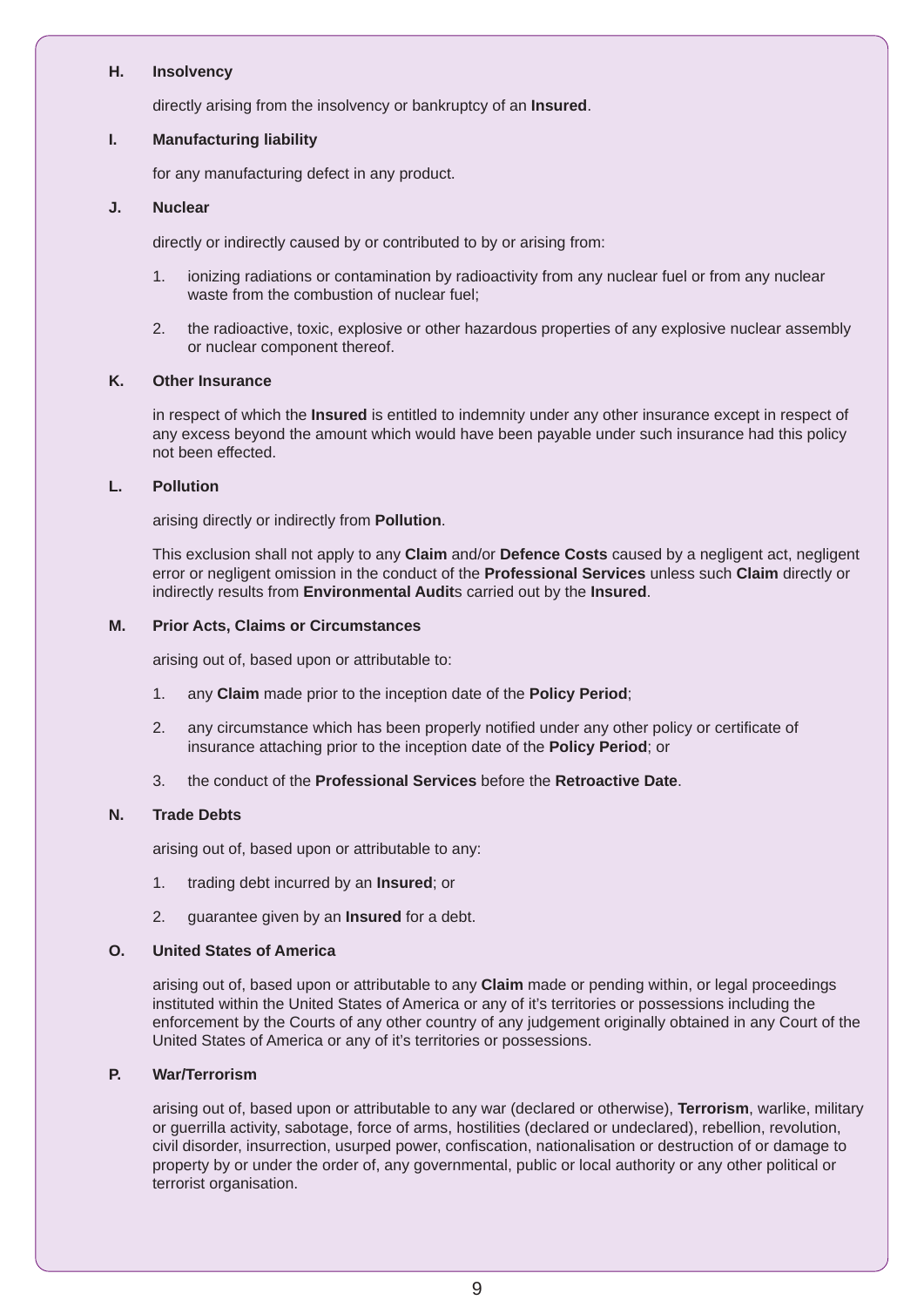#### **O. Absolute Pyrite &/or MICA Exclusion**

This policy shall not cover any **Claim** or **Defence Costs**:

arising out of, based upon or attributable to:

 the use, specification, testing, remediation, removal or exposure to Pyrite or MICA or materials or products containing Pyrite or MICA whether or not there is another cause of loss which may have contributed concurrently or in any sequence to a loss.

#### **R. Fire Safety Exclusion**

 It is hereby noted and agreed that this **Policy** shall exclude any **Claim** arising out of any **Fire Safety Notification** 

#### A **Fire Safety Notification** is defined as

 Any Claim(s), losses, liability, costs, expenses or defence costs directly or indirectly arising out of or connected to:-

- i. the combustibility, fire protection performance, fire resistance/fire retardant characteristics of any external cladding or roofing systems
- ii. any internal fire protection systems
- iii. any aspect of the fire safety or fire performance of a building or structure

#### **S. Professional Indemnity Cyber and Data Protection Law Endorsement**

- 1. This endorsement takes priority over any other provision in this contract.
- 2. Save as expressly provided in this endorsement, or by other restrictions in this contract specifically relating to the use of, or inability to use, a **Computer System**, no cover otherwise provided under this contract shall be restricted solely due to the use of, or inability to use, **a Computer System.**
- 3. This contract excludes any loss, damage, liability, claim, costs, expense, fines, penalties, mitigation costs or any other amount directly caused by, directly resulting from or directly arising out of:
	- a. a **Cyber Act;** or
	- b. any partial or total unavailability or failure of any **Computer System**;

provided the **Computer System** is owned or controlled by the insured or any other party acting on behalf of the insured in either case; or

- c. the receipt or transmission of malware, malicious code or similar by the insured or any other party acting on behalf of the insured.
- 4. This contract excludes any loss, damage, liability, claim, costs, expense, fines, penalties, mitigation costs or any other amount directly or indirectly caused by, directly or indirectly resulting from or directly or indirectly arising out of any failure or interruption of service provided:
	- a. to the insured or any other party acting on behalf of the insured by an internet service provider, telecommunications provider or cloud provider but not including the hosting of hardware and software owned by the insured;
	- b. by any utility provider, but only where such failure of interruption of service impacts a **Computer System** owned or controlled by the insured or any other party acting on behalf of the insured.
- 5. This contract excludes any loss, damage, liability, claim, costs, expense, fines, penalties, mitigation costs or any other amount for actual or alleged breach of **Data Protection Law** by the insured or any other party acting on behalf of the insured.
- 6. Any cover for costs of reconstituting or recovering lost, inaccessible or damaged documents owned or controlled by the insured or any other party acting on behalf of the insured in this contract shall not apply to **Data**.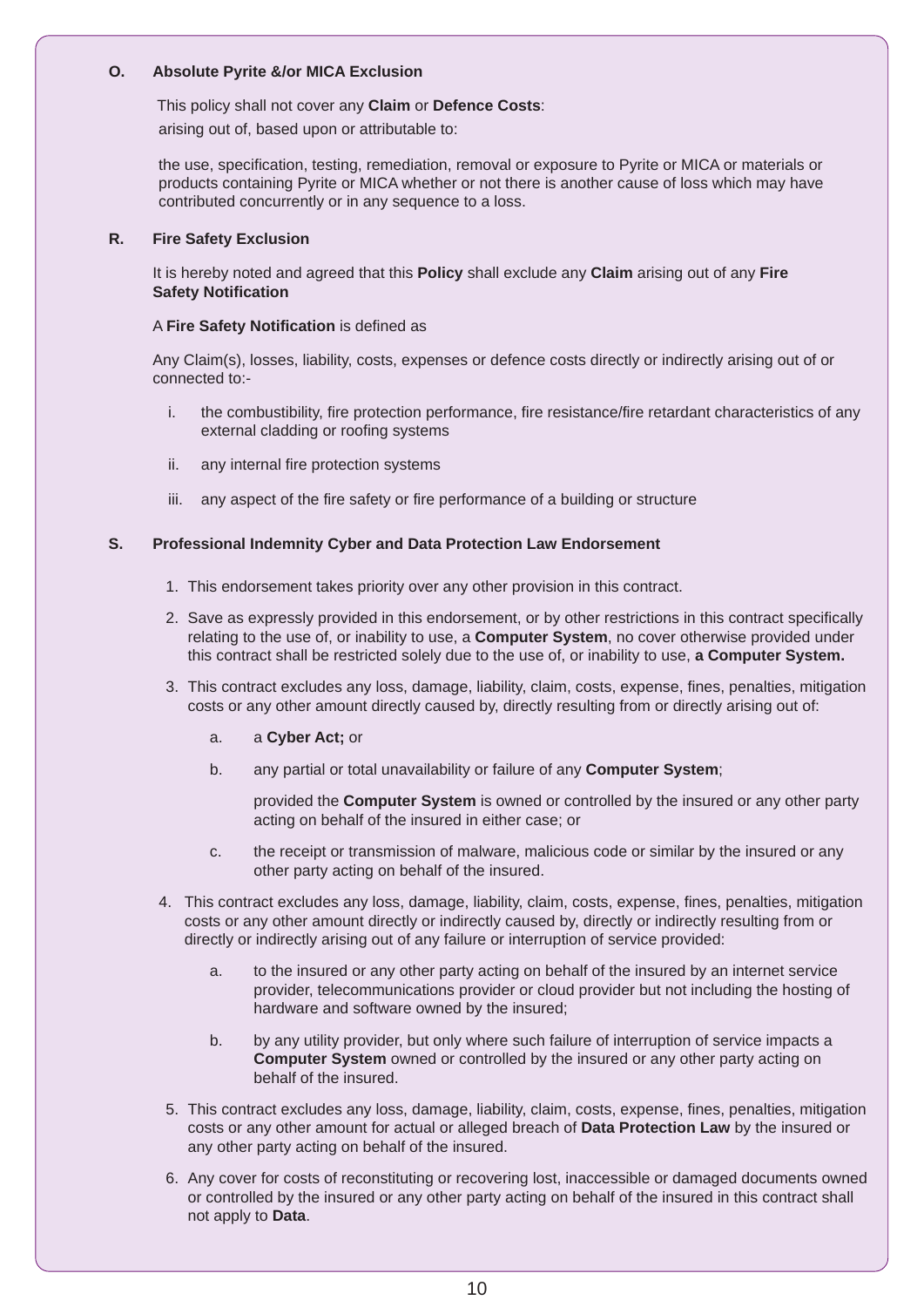For the purposes of this endorsement the following definitions apply:

**Computer System** means any computer, hardware, software, communications system, electronic device (including, but not limited to, smart phone, laptop, tablet, wearable device), server, cloud or microcontroller including any similar system or any configuration of the aforementioned and including any associated input, output, data storage device, networking equipment or back up facility.

**Cyber Act** means an unauthorised, malicious or criminal act or series of related unauthorised, malicious or criminal acts, regardless of time and place, or the threat or hoax thereof, involving access to, processing of, use of or operation of any **Computer System**.

**Data** means information, facts, concepts, code or any other information of any kind that is recorded or transmitted in a form to be used, accessed, processed, transmitted or stored by a **Computer System**.

**Data Protection Law** means any applicable data protection and privacy legislation or regulations in any country, province, state, territory or jurisdiction which govern the use, confidentiality, integrity, security and protection of personal data or any guidance or codes of practice relating to personal data issued by any data protection regulator or authority from time to time (all as amended, updated or reenacted from time to time).

# **VI. SPECIAL CONDITION**

#### **Non-Disclosure, Misrepresentation or Breach of Policy Condition**

- 1. The **Insurer** agrees that, notwithstanding any term or provision in this insurance or any other document (including but not limited to the **Submission**) to the effect that any representation or statement made by an **Insured** forms part of or forms the basis of this contract, such term or provision shall be of no effect.
- 2. i. If an **Insured** fails to disclose or misrepresents a material fact prior to inception of this insurance and such non-disclosure or misrepresentation would entitle the **Insurer** to avoid this insurance, the **Insurer** agrees only to exercise its right to avoid this policy if:
	- a. after final adjudication, it is proven that such non-disclosure or misrepresentation was fraudulent or committed with intent to deceive, the burden of proof of such conduct to be on the **Insurer**; or
	- b. an **Insured** makes an admission of fraudulent conduct or intent to deceive.

 Any fraudulent non-disclosure or misrepresentation made by any one **Insured** shall not be imputed to any other **Insured**.

 ii. In all other circumstances, where such innocent or inadvertent non-disclosure or misrepresentation has prejudiced the **Insurers** consideration of terms under this policy, the **Insurer** shall be entitled to make reasonable amendments to the policy terms and conditions (but no reduction in the **Limit of Liability**) in light of such prejudice.

 In the event that an **Insured** has failed to inform the **Insurer** or the insurers of any previous policy of which this policy is subsequent insurance, of a **Claim**, loss or circumstance of which a **Responsible Person** became aware which might give rise to a **Claim**, loss or associated **Defence Costs**, such **Claim**, loss or associated **Defence Costs** and/or any **Claim**, loss or associated **Defence Costs** arising from such non-notified circumstance shall fall to be considered by this policy except that the **Insurer**s liability for payment of such **Claim**, loss or associated **Defence Costs** under this policy shall not extend beyond that which would have been payable by such previous insurer pursuant to the previous insurance under which the **Claim**, loss or circumstance should have been notified. The burden of proof that such notification should have been made to any previous insurers shall be on the **Insurer**.

 3. The **Insurer** shall not reduce or deny its liability under this policy due to breach of or non-compliance with any condition of this policy by an **Insured**. Where any breach of or non-compliance with any condition of this policy has resulted in prejudice to the handling or settlement of any **Claim** or loss under this policy, the **Insurer** shall be entitled to reduce the indemnity afforded hereunder in respect of such **Claim** or loss (including associated **Defence Costs**) to such sum as in the reasonable opinion of the **Insurer**, would have been payable by the **Insurer** in the absence of such prejudice. The burden of proof of such prejudice shall be on the **Insurer**.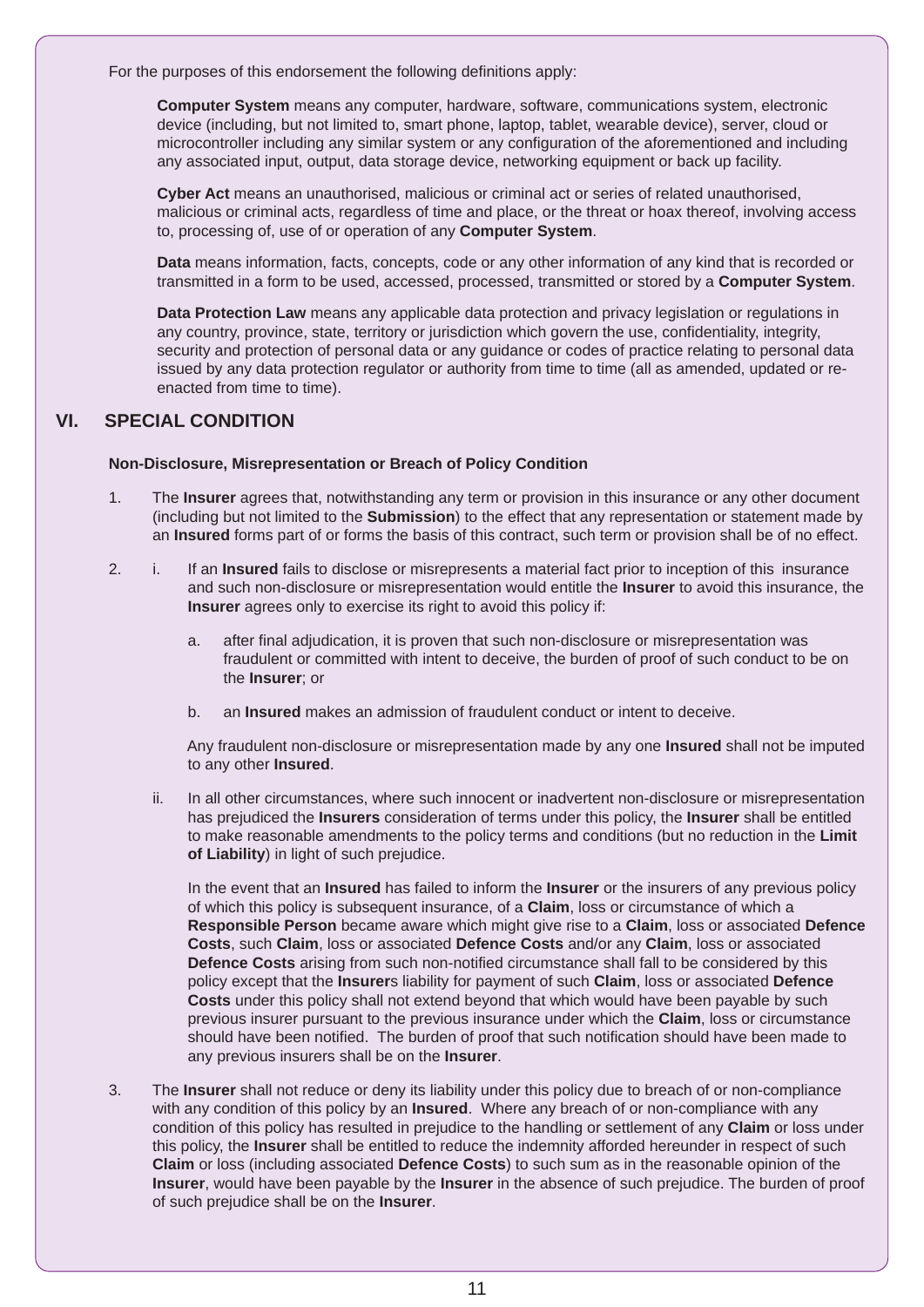# **VII. CLAIMS CONDITIONS**

#### **A. Allocation**

 In the event that any **Claim** or loss involves both covered matters and matters or persons not covered under this policy, a fair and proper allocation of any cost of defence, loss, judgments and/or settlements shall be made between each **Insured** and the **Insurer** taking into account the relative legal and financial exposures attributable to covered matters and matters or persons not covered under this policy.

#### **B. Notification**

#### 1. **Notification in respect of Section II. Cover and Section III. Extensions except as otherwise set out in VII. Claims Conditions B.2**

 i. The **Insured** shall as soon as reasonably practicable during the **Policy Period** or within three (3) working days (excluding Saturday, Sunday or a public holiday) after the expiry of the **Policy Period**, notify the **Insurer** of any **Claim** first made against the **Insured** during the **Policy Period**.

 Such **Claims** must be notified in writing via Leeson Claims Services (LCS Ireland) at the address listed in Item 8 of the Schedule. Such notice to Leeson Claims Services (LCS Ireland) shall be deemed notice to the **Insurer**.

 A **Claim** is deemed to be first made against an **Insured** only when any **Responsible Person** first receives notice of any **Claim**.

- ii. The **Insured** shall as soon as reasonably practicable:
	- a. following first awareness of any **Responsible Person** during the **Policy Period** of a circumstance they reasonably expect will give rise to a **Claim**, notify the **Insurer** via Leeson Claims Services (LCS Ireland) at the address listed in Item 8 of the Schedule.

The notice must include the following to the extent reasonably practicable:

- a. a statement that it is intended to serve as a notice of a circumstance which is reasonably expected to give rise to a **Claim**;
- b. the reasons for anticipating that **Claim** (including full particulars as to the nature and date(s) of any potential **Wrongful Act**(s) or defamation);
- c. the identity of any potential claimant(s);
- d. the identity of any persons involved in such circumstance; and
- e. the date on and manner in which such **Responsible Person** first became aware of such circumstance.
- b. upon discovery by a **Responsible Person** during the **Policy Period** of reasonable cause for suspicion of any dishonest, fraudulent, criminal or malicious act or omission on the part of any **Insured Person** or any person engaged by the **Firm** to provide **Professional Services** on behalf of the **Firm**, notify the **Insurer** via Leeson Claims Services (LCS Ireland) at the address listed in Item 8 of the Schedule.

 Any such notification in respect of ii.a or ii.b above must be made in writing during the **Policy Period** or within three (3) working days (excluding Saturday, Sunday or a public holiday) after the expiry of the **Policy Period**. Such notice to Leeson Claims Services (LCS Ireland) shall be deemed notice to the **Insurer**.

 Any later **Claim** arising out of any such notification shall be deemed to be a **Claim** made during the **Policy Period**.

#### 2. **Notification in respect of III. Extensions B. Lost Documents only**

 Upon **Discovery** during the **Policy Period** of a loss, the **Insured** shall as soon as reasonably practicable notify the **Insurer** via Leeson Claims Services (LCS Ireland) at the address listed in Item 8 of the Schedule, provided however that, such notification is made in writing during the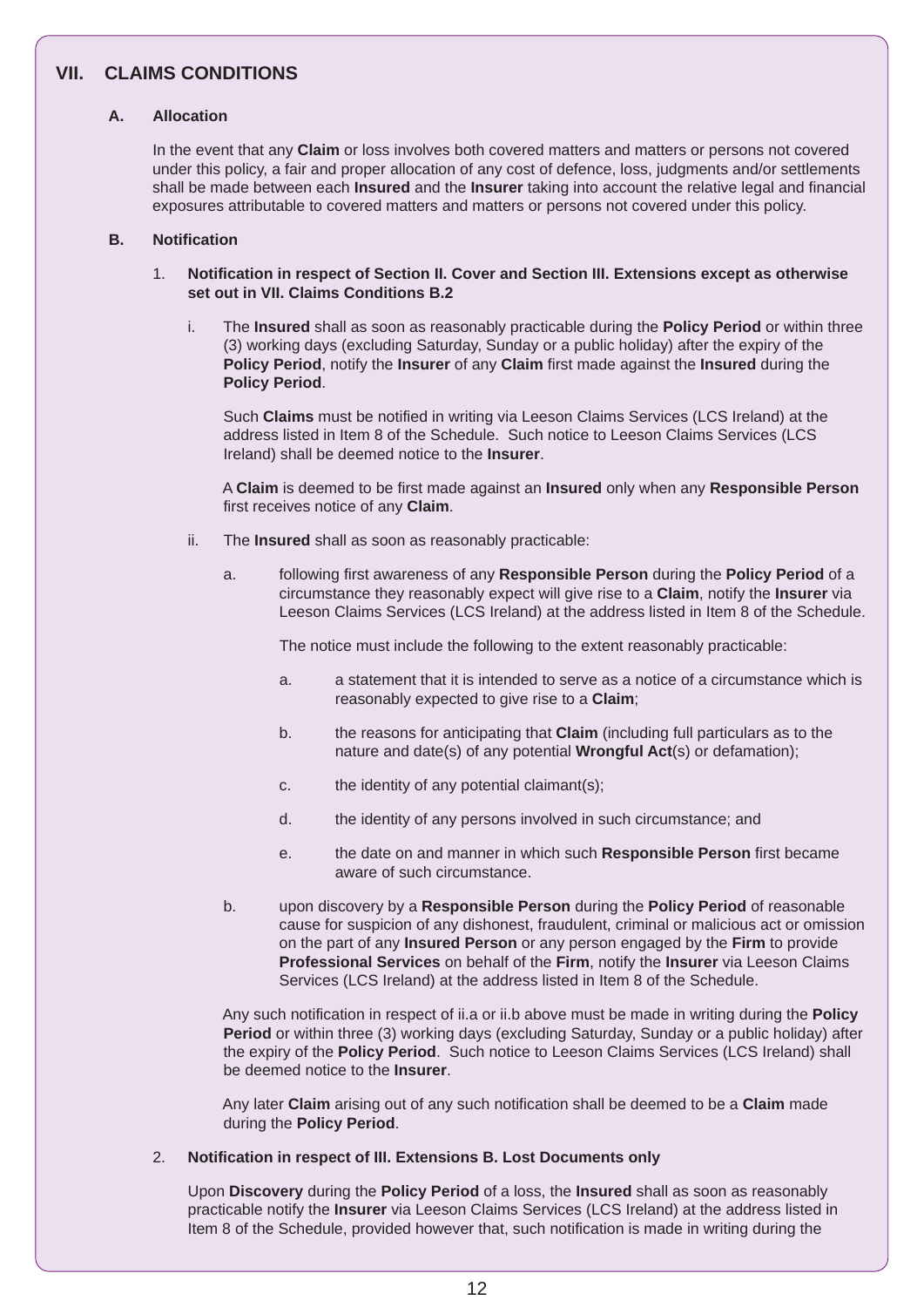**Policy Period** or within three (3) working days (excluding Saturday, Sunday or a public holiday) after the expiry of the **Policy Period**. Such notice to Leeson Claims Services (LCS Ireland) shall be deemed notice to the **Insurer**.

#### **C. Defence**

 The **Insurer** does not assume any duty to defend. The **Insured** shall defend and contest any **Claim** made against them unless the **Insurer**, in its sole and absolute discretion, elects in writing to take over and conduct the defence and/or settlement of any **Claim**. If the **Insurer** does not so elect, it shall be entitled, but not required, to participate fully in such defence and the negotiation of any settlement that involves or appears reasonably likely to involve the **Insurer**. In the event that representation by a solicitor is necessary then the **Insured** shall select one of the **Legal Panel** to provide such legal representation.

#### **D. Co-operation**

The **Insured** will:

- 1. render all reasonable assistance to the **Insurer** and co-operate in the defence of any **Claim** and the assertion of indemnification and contribution rights;
- 2. use due diligence and do and concur in doing all things reasonably practicable to avoid or diminish any loss covered under this policy; and
- 3. give such information and assistance to the **Insurer** as the **Insurer** may reasonably require to enable it to investigate any loss or determine the **Insurer**'s liability under this policy;

 and at their own cost (except where such costs are covered under II. Cover C. Defence Costs and III. Extensions A. Court Attendance Costs).

#### **E. Consent**

 No **Insured** shall admit or assume any liability, enter into any settlement agreement, or consent to any judgment without the prior written consent of the **Insurer**, such consent not to be unreasonably withheld.

 The **Insurer** shall not settle any **Claim** without the consent of the **Insured**. If the **Insured** refuses to consent to any settlement amount which is recommended by the **Insurer** and acceptable to the claimant, the **Insurer**'s liability for all loss on account of that **Claim** shall not exceed the amount for which the **Claim** could have been settled if the **Insurer**'s recommendation had been consented to provided that, the **Insurer**s liability shall not exceed the relevant **Limit of Liability** specified in Item 3 of the Schedule plus all costs covered under II. Cover C. **Defence Costs** incurred up to the date of the refusal.

#### **F. Fraudulent Claims**

If the **Insured** makes a fraudulent claim under this policy then the **Insurer**:

- 1. will not pay for such fraudulent claim;
- 2. may recover from the **Insured** any sums that they paid the **Insured** in respect of the claim; and
- 3. may give the **Insured** notice to terminate this policy with effect from the time of the fraudulent act.

 A fraudulent claim includes supporting a claim by fraudulent documents, devices or statements (whether or not the claim itself is genuine) and exaggerated claims.

 If the **Insurer** terminates this policy then the **Insurer** will refuse all liability to the **Insured** for claims under this policy occurring after the time of the fraudulent act and they will not return any of the premium. Such termination of this policy by the **Insurer** will not affect the policy with respect to a claim occurring prior to the fraudulent act.

#### **G. Payment of Costs**

 1. The **Insurer** shall pay all costs covered under II. Cover C. **Defence Costs** and III. Extensions A. Court Attendance Costs promptly after sufficiently detailed invoices for those costs are received by the **Insurer** including those incurred on behalf of any person who is alleged to have committed or condoned a dishonest, fraudulent, criminal or malicious act or omission, provided that the **Insurer** is not liable for costs incurred on behalf of any person who is alleged to have committed or condoned a dishonest, fraudulent, criminal or malicious act or omission after the earlier of: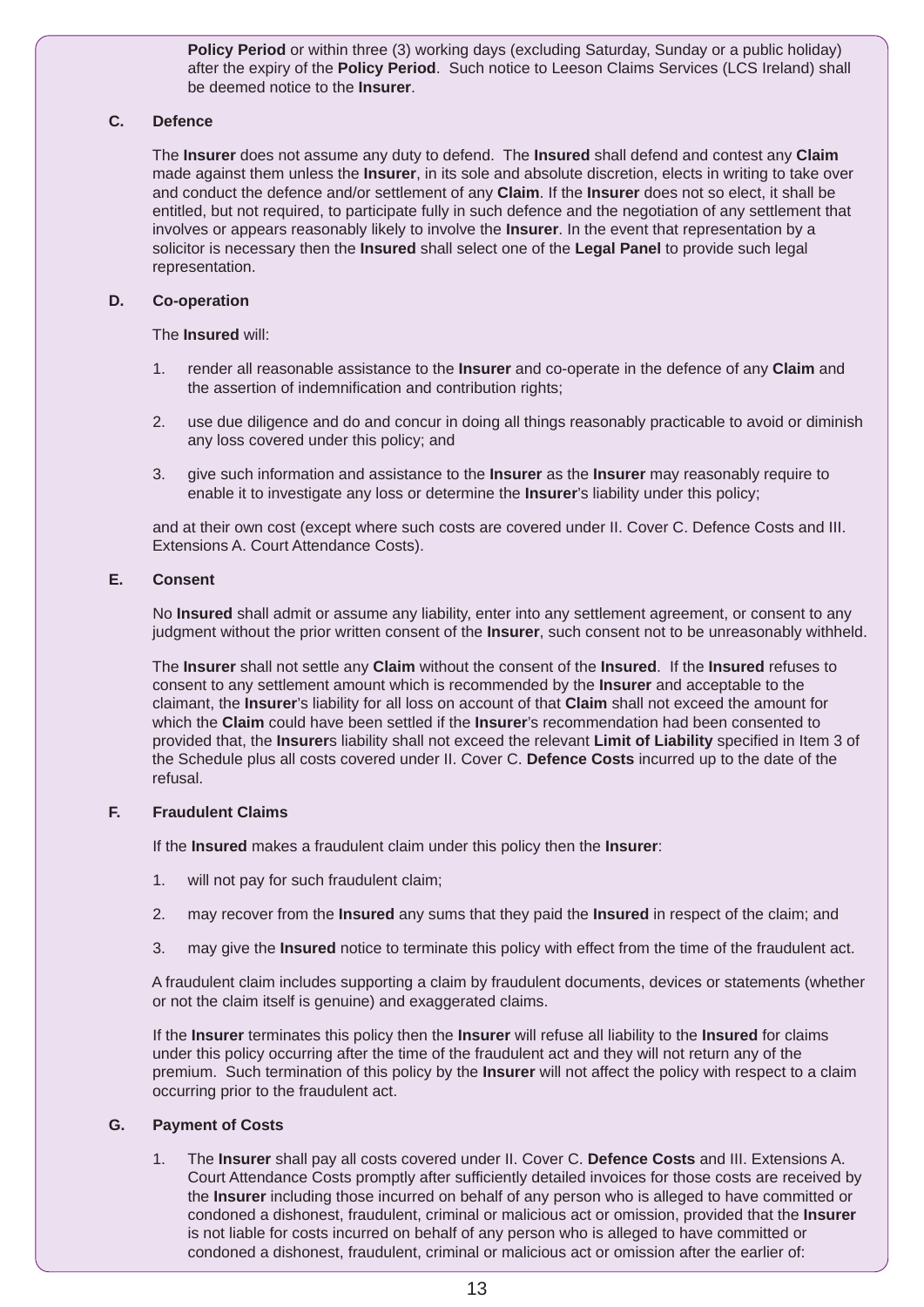- i. that person admitting to the **Insurer** the committing or condoning of such dishonest, fraudulent, criminal or malicious act or omission; or
- ii. a court or other judicial body finding that such person was in fact guilty of such dishonest, fraudulent, criminal or malicious act or omission.
- 2. The **Policyholder** shall reimburse the **Insurer** for any payments which are ultimately determined not to be covered by this policy.

#### **H. Related Claims**

 If a **Claim** or circumstance is notified in accordance with the requirements of this policy, any subsequent **Related Claim** thereto shall be deemed to have first been:

- 1. made at the same time as the previously notified **Claim** was first made or the relevant circumstance was first notified; and
- 2. notified at the same time as such **Claim** or circumstance was first notified.

#### **I. Settlement**

 The **Insurer** shall be under no obligation (save where requested by the **Policyholder**) to make any payment to an **Insured** other than the **Policyholder** and shall unless otherwise requested by the **Policyholder** make payment of all losses insured hereunder to the **Policyholder** and such payment shall constitute a full and complete release and discharge of the **Insurer**'s liabilities in respect of all and any such loss whether suffered directly by the **Policyholder** or not.

# **VIII. LIMIT AND EXCESS CONDITIONS**

#### **A. Limit of Liability**

- 1. The amount payable by the **Insurer** shall not exceed the applicable **Limit of Liability** specified in Item 3 of the Schedule.
- 2. Where a **Claim** is made against more than one **Insured** under this policy this shall not operate to increase the total amount payable by the **Insurer** for any one **Claim** under this policy.
- 3. Cover under III. Extensions A. Court Attendance Costs does not form part of and will not erode the **Limit of Liability** specified in Item 3 of the Schedule.

#### **B. Defence Costs**

 Costs covered under II. Cover C. **Defence Costs** are payable in addition to the **Limit of Liability** however, in the event that the amount of **Loss** paid by or on behalf of any insured to dispose of a **Claim** exceeds this policy's **Limit of Liability** for any one **Claim**, then this policy shall only cover the same proportion of **Defence Costs** under II. Cover D. **Defence Costs** as this policy's **Limit of Liability** for any one **Claim** bears to the total amount paid to dispose of the **Claim** (exclusive of costs covered under II. Cover C. **Defence Costs** and III. Extensions A. Court Attendance Costs).

#### **C. Excess**

The **Insurer** shall only be liable for any **Claim** which exceeds the **Excess**.

A single **Excess** shall apply per single **Claim**.

#### The **Excess**:

- 1. applies to all Coverage Sections except II. Cover C. **Defence Costs**;
- 2. does not apply to III. Extensions A. Court Attendance Costs, III. Extensions B. Lost **Documents**, III. Extensions C. Statutory Regulation or III. Extensions D. Legal Representation Costs.

#### **D. Interrelated Claims**

Not Applicable in respect of II. Cover C. **Defence Costs** or Section III. Extensions

 In the event of a **Claim** where such **Claim** would be covered in whole or in part under more than one Coverage Section of this policy, such **Claim** shall be deemed to be a single interrelated **Claim** subject to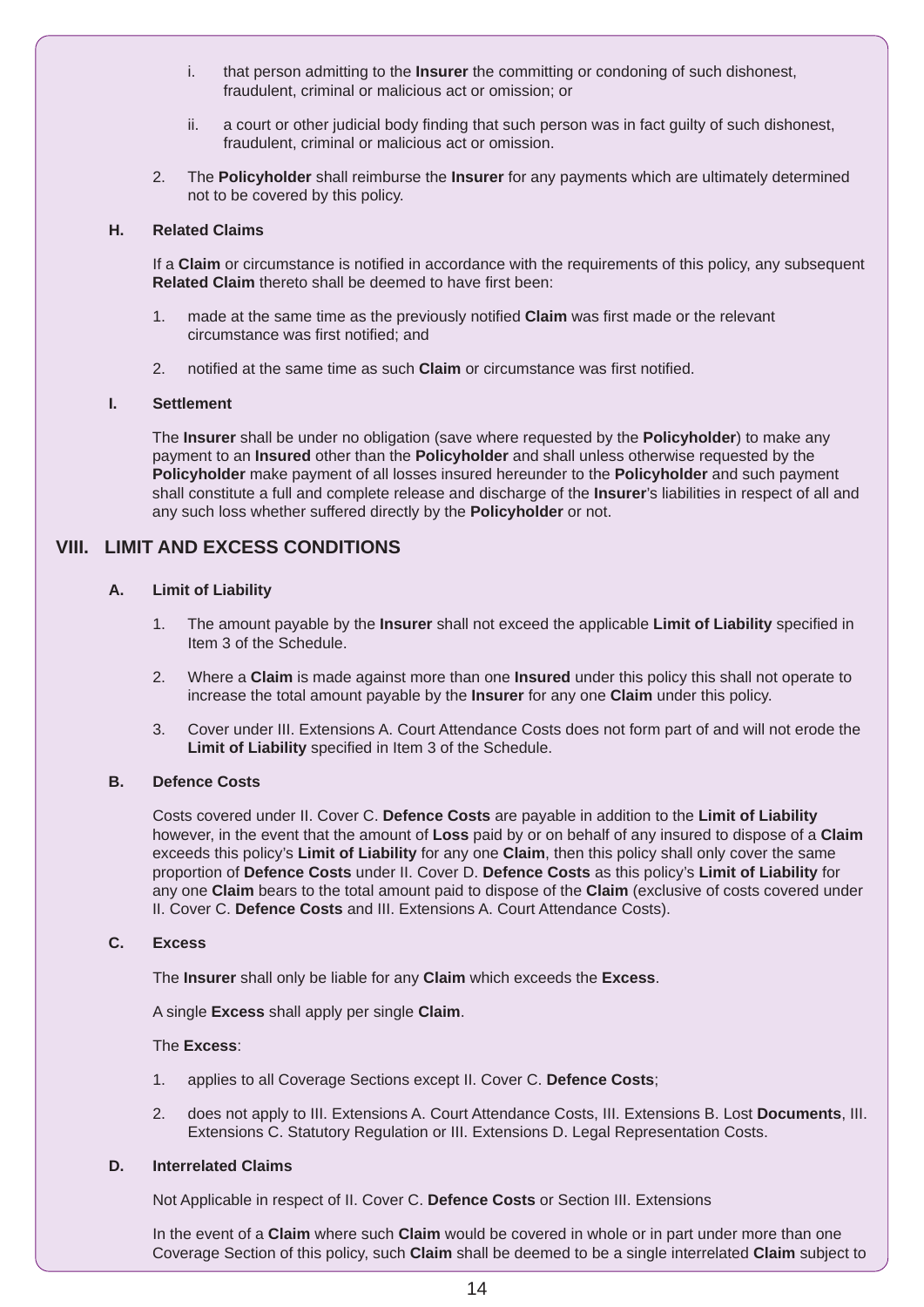one single **Limit of Liability**.

In respect of such interrelated **Claim**;

- 1. The **Insurer**'s maximum liability shall not exceed the largest single **Limit of Liability** stated in Item 3 of the Schedule which is applicable to any one of the Coverage Sections/under which such **Claim** is covered.
- 2. The **Insurer** shall only be liable to make payment for any **Claim** for a maximum amount equal to the largest remaining available **Limit of Liability** for any one of the Coverage Sections under which such **Claim** is covered and which has not been previously exhausted by payment of an unrelated and / or interrelated **Claim** or **Claims**.
- 3. The **Insurer** and the **Insured** agree they shall both use their best endeavours to agree a fair apportionment of any such paid interrelated **Claim** amounts which are to be applied as agreed erosion of each of the respective Limits of Liability for the applicable Coverage Sections. In the event that agreement cannot be reached for such apportionment, the **Insurer** and the **Insured** agree to submit the dispute to binding arbitration.
- 4. The **Excess** amount specified in Item 4 of the Schedule shall only apply once in respect of any one interrelated **Claim**. In such an event, if different **Excess** amounts have been indicated in the Schedule as being applicable to each Coverage Section, the **Excess** amount applicable to any one interrelated **Claim** shall be the highest **Excess** amount shown in Item 4 which is applicable to any of the Coverage Sections under which such **Claim** is covered.

# **IX. TERRITORIAL LIMITS**

Subject to all terms and conditions of this policy, this policy shall apply to:

- 1. **Claims** and **Defence Costs** arising out of the conduct of the **Professional Services** anywhere in the world;
- 2. loss of the type covered under III. Extensions B. Lost **Documents**, sustained anywhere in the world.

# **X. POLICY ADMINISTRATION CONDITIONS**

The **Policyholder** shall act on behalf of each and every **Insured** with respect to:

- 1. negotiating the terms and conditions of and binding cover;
- 2. the exercise of all rights of **Insured**'s under this policy;
- 3. all notices;
- 4. premiums;
- 5. endorsements to this policy;
- 6. dispute resolution; and
- 7. the receipt of all amounts payable to an **Insured** by the **Insurer** under this policy except where requested by the **Policyholder** in accordance with VII. **Claims** Conditions I. Settlement.

# **XI. GENERAL CONDITIONS**

#### **A. Assignment**

 This policy and any rights hereunder cannot be assigned without the prior written consent of the **Insurer**.

#### **B. Cancellation**

This policy may be cancelled by the: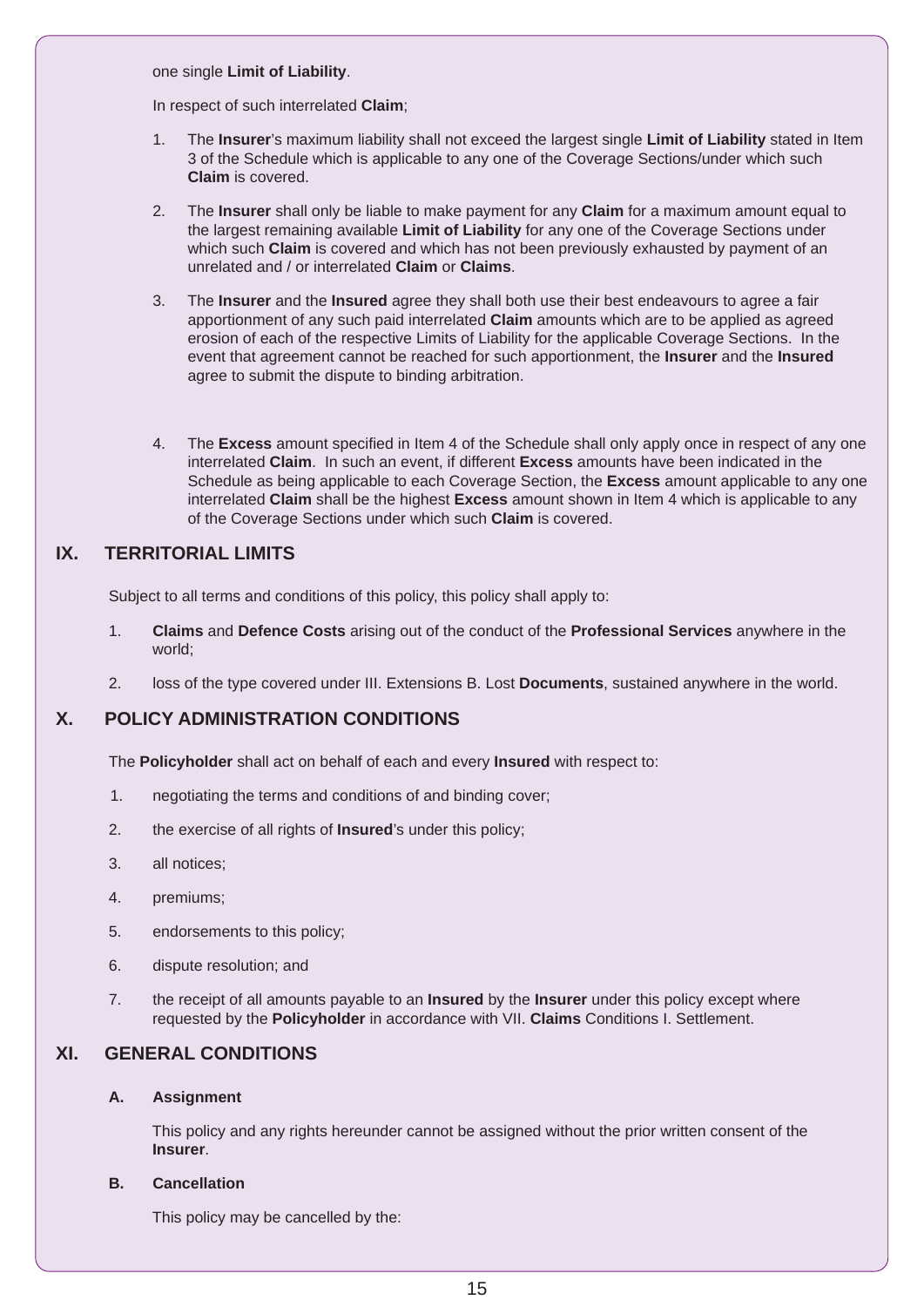- 1. **Insurer** pursuant to the Premium Payment clause for non-payment of premium in accordance with XI. General Conditions F. Premium Payment Condition;
- 2. **Policyholder** with effect immediately upon the **Insurer**'s receipt of written notice of such cancellation; or
- 3. mutual agreement between the **Insurer** and the **Policyholder**.

In respect of 2. and 3. above:

- i. if there have been no **Claims**, circumstances or losses notified during the current **Policy Period**, a return premium will be refunded to the **Policyholder** calculated at pro-rata of the policy premium less any broker commission if applicable; or
- ii. if any **Claims**, circumstances or losses have been notified during the **Policy Period**, there will be no return of premium without the prior written agreement of the **Insurer**.

 Cancellation will not affect the rights and obligations of the **Insurer** and the **Insured** accrued under this policy prior to the date from which cancellation has effect.

#### **C. Contract Rights**

 This Policy is not intended to confer any directly enforceable benefit upon any third party other than the **Firm** or an **Insured** and no other third parties shall acquire any rights in relation to this policy under the Contracts (Rights of Third Parties) Act 1999 or any amendment or re-enactment thereof, or any equivalent legislation, to enforce any term of this contract or otherwise.

#### **D. Governing Law**

 Any interpretation of this policy relating to its construction, validity or operation shall be made exclusively in accordance with the laws of the Republic of Ireland and in accordance with the English text as it appears in this policy.

#### **E. Dispute Resolution**

Where, following receipt by the Insurer of all information reasonably required to provide such decision;

- 1. a final decision has been given by the Insurer regarding any aspect of this policy or any matter relating to cover thereunder;
- 2. that decision is disputed between the Insurer and an Insured; and
- 3. such dispute cannot be resolved within 14 days of the date on which such decision is communicated to Arachas Corporate Brokers Limited,

the dispute shall be referred to arbitration under The Insurance & Reinsurance Arbitration Society ("A.R.I.A.S (UK)") Arbitration Rules.

The Arbitration Tribunal (the "Tribunal") shall consist of three arbitrators, one to be appointed by the Policyholder, one to be appointed by the Insurer and the third to be appointed by the two appointed arbitrators. The third member of the Tribunal shall be appointed as soon as practicable (and no later than 28 days) after the appointment of the two party-appointed arbitrators. The Tribunal shall be constituted upon the appointment of the third arbitrator.

The arbitrators shall be persons (including those who have retired) with not less than ten years' experience of insurance or reinsurance within the industry or as lawyers or other professional advisors serving the industry.

Where a party fails to appoint an arbitrator within 14 days of being called upon to do so or where the two party-appointed arbitrators fail to appoint a third within 28 days of their appointment, then upon application, A.R.I.A.S (UK) will appoint an arbitrator to fill the vacancy. At any time prior to the appointment by A.R.I.A.S (UK) the party or arbitrators in default may make such appointment.

The Tribunal may at its sole discretion make such orders and directions as it considers necessary for the final determination of the matters in dispute where such final determination shall be binding upon the Insured and the Insurer. The Tribunal shall have the widest discretion permitted under the law governing the arbitral procedure when making such orders or directions. The seat of arbitration shall be London,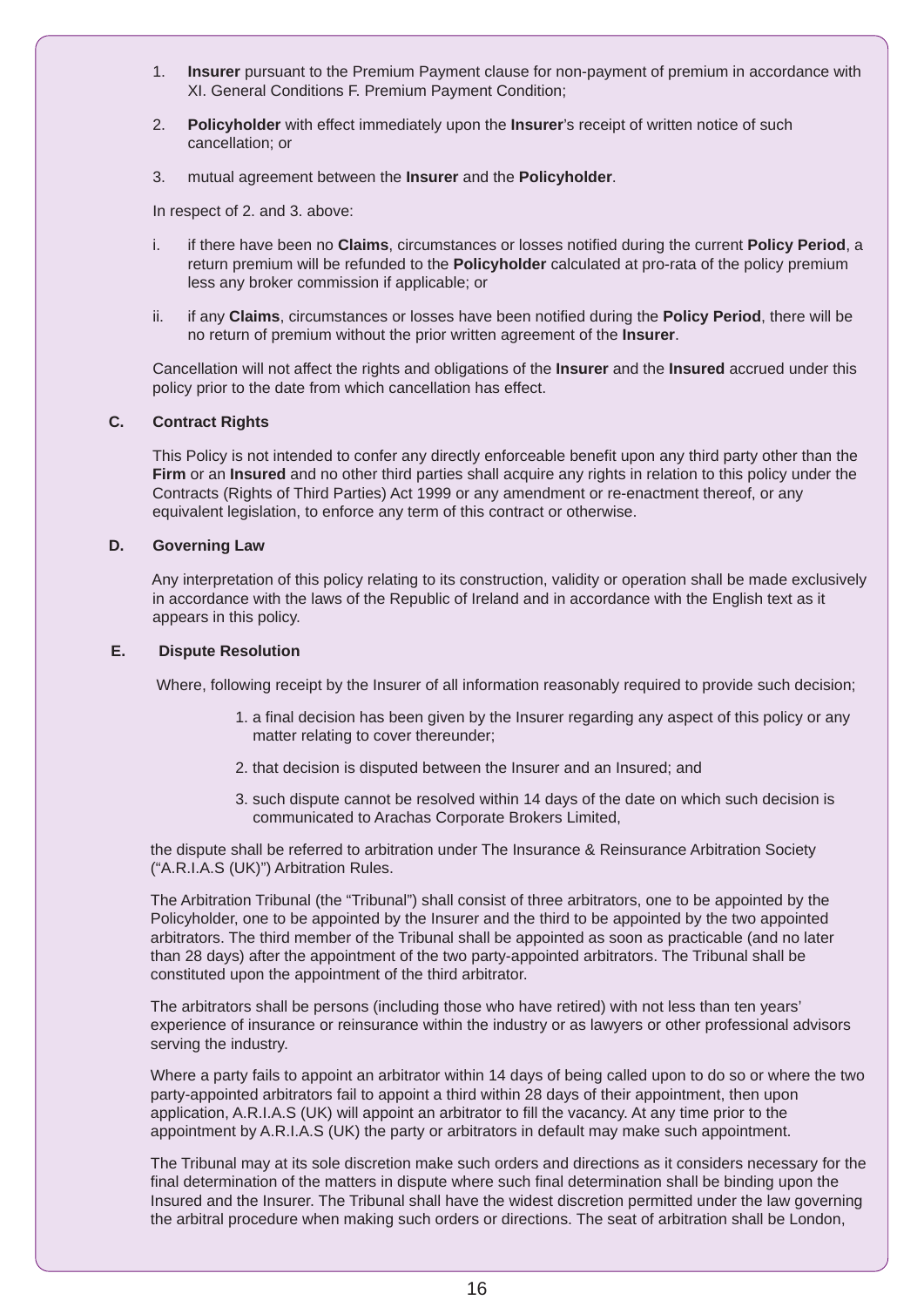England and the law governing the arbitration shall be under the law of England and Wales.

The parties are deemed to have agreed that there will be a right of appeal to the Courts but only where the tribunal certifies in its award that the dispute between the parties involves a question of law of general interest or importance to the trade or industry in question. For the avoidance of doubt this provision does not apply to any ruling by a tribunal in relation to its own jurisdiction or otherwise restrict the parties' rights under Section 69 of the Arbitration Act 1996.

#### **F. Subrogation**

 The **Insured** shall take all reasonable steps necessary or such steps as are reasonably required by the **Insurer** before or after any payment by the **Insurer** under this policy to preserve the rights and remedies which the **Insured** may have to recover any loss.

 If any payment is to be made under this policy, the **Insurer** shall be entitled to exercise their rights of subrogation in order to takeover any rights of recovery that the **Insured** would otherwise have had against any party from whom a recovery may be made, whether or not payment has in fact been made and whether or not the **Insured** has been fully compensated for its actual loss. The **Insurer** will pursue and enforce such recovery rights in the name of the **Insured**, who, both before and after payment under this policy, shall provide the **Insurer** with all reasonable assistance and co-operation in doing so, including the execution of any necessary instruments and papers. The **Insured** shall do nothing to prejudice the **Insurer**'s rights under this Subrogation Clause.

 The **Insurer** agrees not to exercise any such right of recovery against any **Insured Person** or any person engaged by the **Firm** to provide **Professional Services** on behalf of the **Firm** unless the loss is brought about or contributed to by the dishonest, fraudulent, intentional criminal or malicious act or omission of such person

#### **G. Premium Payment Condition**

 The **Policyholder** undertakes that premium will be paid in full to the **Insurer** within 60 days of inception of this policy (or, in respect of instalment premiums, when due).

 If the premium due under this policy has not been so paid to the **Insurer** by the 60th day from the inception of this policy (and, in respect of instalment premiums, by the date they are due) the **Insurer** shall have the right to cancel this policy by notifying the **Policyholder** via the broker in writing. In the event of cancellation, premium is due to the **Insurer** on a pro rata basis for the period that the **Insurer** is on risk but the full policy premium shall be payable to the **Insurer** in the event of a loss or occurrence prior to the date of termination which gives rise to a valid claim under this policy.

 It is agreed that the **Insurer** shall give not less than 15 days prior notice of cancellation to the **Policyholder** via the broker. If premium due is paid in full to the **Insurer** before the notice period expires, notice of cancellation shall automatically be revoked. If not, the policy shall automatically terminate at the end of the notice period.

 Unless otherwise agreed, the Leading **Insurer** (and Agreement Parties if appropriate) are authorised to exercise rights under this clause on their own behalf and on behalf of all **Insurer**s participating in this contract.

 If any provision of this condition is found by any court or administrative body of competent jurisdiction to be invalid or unenforceable, such invalidity or unenforceability will not affect the other provisions of this condition which will remain in full force and effect.

 Where the premium is to be paid through a London Market Bureau, payment to the **Insurer** will be deemed to occur on the day of delivery of a premium advice note to the Bureau.

#### **H. International Trade Sanctions**

 The **Insurer** shall be deemed not to provide cover and shall not be liable to pay any **Claim** or provide any benefit under this policy to the extent that the provision of such cover, payment of such **Claim** or provision of such benefit would expose the **Insurer** to any sanction, prohibition or restriction under United Nations resolutions or the trade or economic sanctions, laws or regulations of the European Union, United Kingdom, Australia or United States of America.

#### **I. Plurals, Headings and Titles**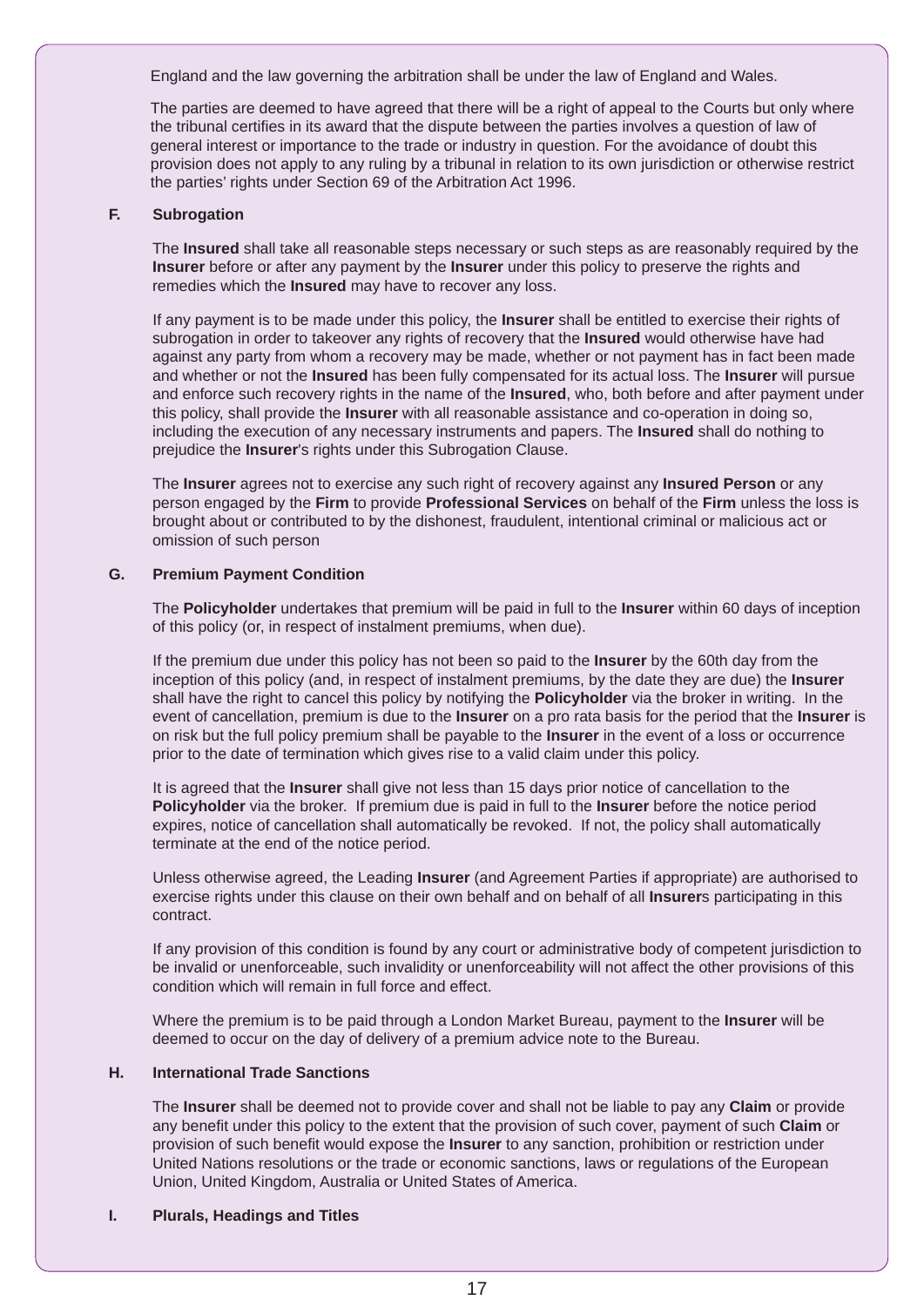The descriptions in the headings and titles of this policy are solely for reference and convenience and do not lend any meaning to this contract. Words and expressions in the singular shall include the plural and vice versa. In this policy, words in bold have a special meaning and are defined. Words that are not specifically defined in this policy have the meaning normally attributed to them.

Wherever reference is made to 'policy', '**Policyholder**' or '**Policy Period**' herein:

- 1. it is also deemed to read 'certificate', 'Certificate holder' or 'Certificate Period' respectively; and
- 2. such alternative so deemed words shall have the same special meaning as the word it is deemed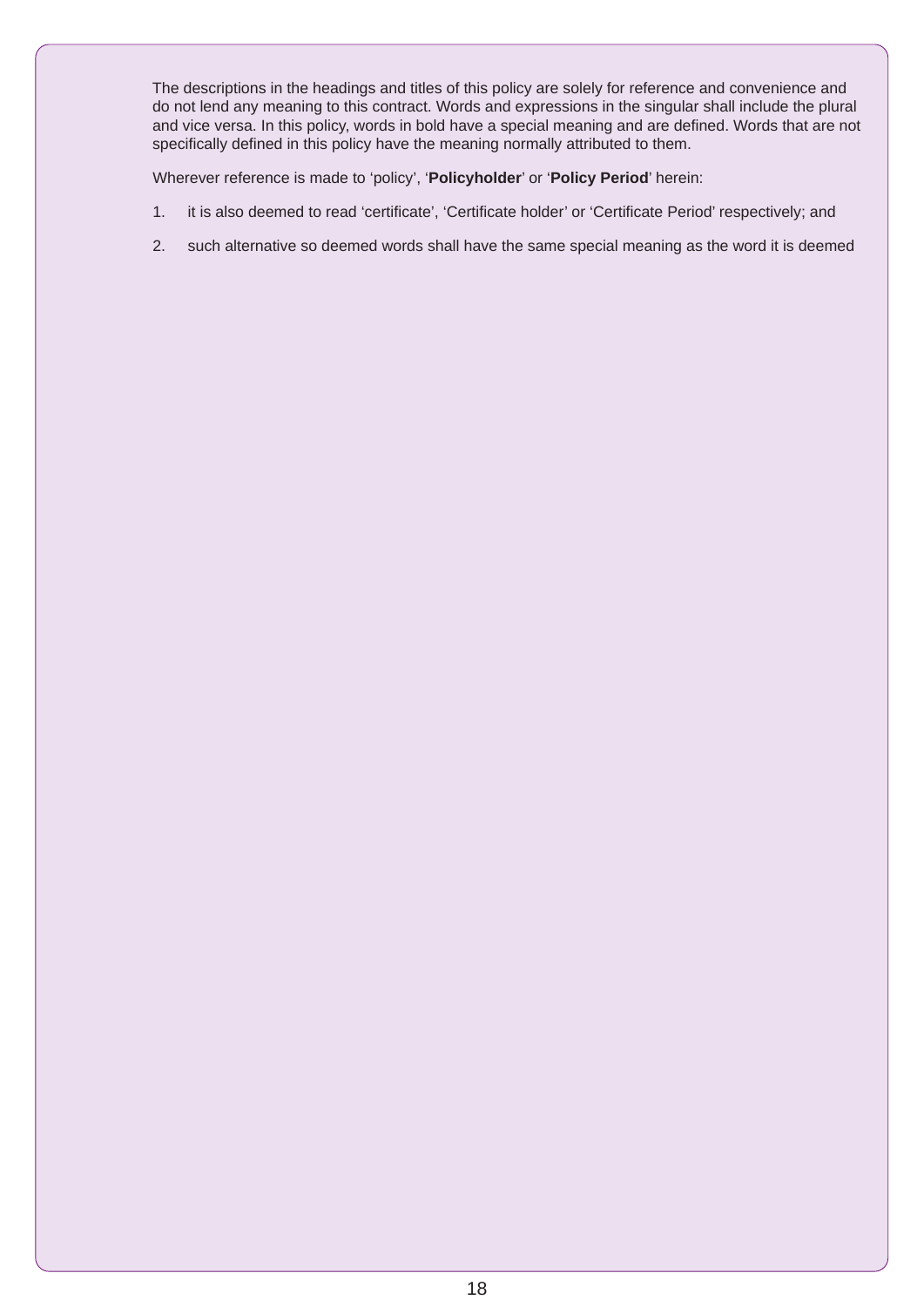#### **SECTION 2, PROFESSIONAL INDEMNITY – EXCESS LAYER (MILLERXSPIARACHASMISC01)**

#### **APPLICABLE TO LIMITS OF LIABILITY IN EXCESS OF € 2,500,000 ANY ONE CLAIM**

#### **I. COVER**

- **A.** The **Insurer** will provide the **Insured** with insurance coverage during the **Policy Period** up to the **Limit of Liability** Hereunder for loss, in excess of the Primary Policy **Limit of Liability** provided that the Primary Policy insurer(s) shall have:
	- 1. paid the amount for which they are liable; or
	- 2. agreed to pay the amount for which they are liable; or
	- 3. had their liability to pay established by judgement, arbitration award or other final binding adjudication

whichever of 1. to 3. above occur first.

#### **B. Defence Costs**

 This policy will pay **Defence Costs** in addition to the **Limit of Liability** Hereunder. In the event of a **Claim** arising to which the **Insurer** may be liable to contribute towards payment of **Defence Costs**, the **Insurer** shall contribute to the said costs in the proportion that their share of the loss, as finally settled, bears to the total amount paid or payable to dispose of the **Claim**.

#### **C. Primary Policy**

 Except as otherwise provided herein this policy is subject to the same terms, conditions, exclusions, limitations and definitions as the Primary Policy.

# **II. DEFINITIONS**

#### **A. Insurer**

**Insurer** means the Underwriters(s) of this insurance as listed in Item 9, Professional Indemnity – **Excess** Layer of the Schedule.

#### **B. Primary Policy**

Primary Policy shall mean Section 1 of this Policy.

#### **C. Primary Policy Limit of Liability**

**Primary Policy Limit of Liability** shall mean € 2,500,000 any one **Claim**.

#### **D. Limit of Liability Hereunder**

 **Limit of Liability Hereunder** shall mean the total amount specified in Item 3 of the Schedule Applicable to Sections 1 and 2 of this Policy, less the amount of the Primary Policy **Limit of Liability**.

 **Claim**, **Defence Costs**, **Insured**, and **Policy Period** shall have the same meaning as specified in the Primary Policy.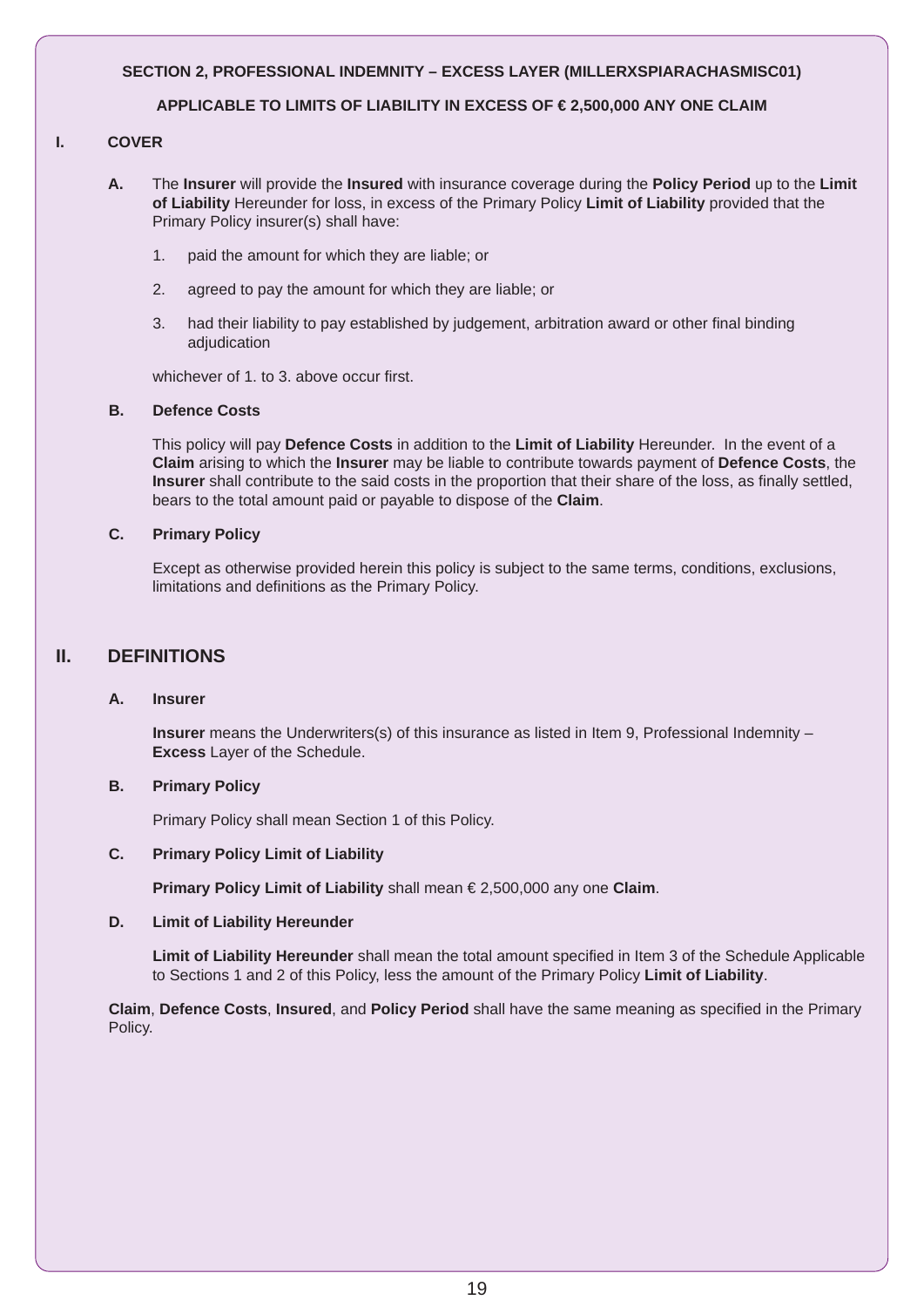#### **SECTION 3, PUBLIC LIABILITY (MILLERARACHASPL01)**

### **INDEMNITY**

To indemnify the **Insured** for all sums that the **Insured** becomes legally liable to pay as compensation (including claimants' costs fees and expenses) and **Defence Costs** in respect of accidental:

#### **1. Bodily Injury** or **Personal Injury**

- **2.** loss of or damage to tangible property
- **3.** nuisance trespass obstruction or interference with any right of light or air or water or easement

occurring within the **Territorial Limits** during the **Policy Period** in connection with the Business of the **Insured**. The indemnity granted extends to any claims against any employee or volunteer worker of the **Insured** when they are acting on the **Insured**'s behalf in whatever capacity.

# **EXTENSIONS**

All Extensions are subject otherwise to the policy terms conditions limitations and exclusions

#### **1. Principals**

 Where the **Insured** so requests the **Insurer** agrees to indemnify any **Principal** of the **Insured** but only to the extent that such liability arises solely out of the work performed for the **Principal** by or on behalf of the **Insured**. Such **Principal** shall be subject to and comply with the terms and Conditions herein and this clause shall in no way operate to increase the **Limit of Liability** as stated in the Schedule.

#### **2. Criminal Proceedings**

 If any governmental, administrative or regulatory body brings any criminal action against the **Insured** during the **Policy Period** for any breach of statute or regulation directly relating to any actual or potential claim, the **Insurer** will pay the costs incurred with their prior written consent to defend such an action against the **Insured** or any employee of the **Insured**.

 The total amount payable by the **Insurer** in respect of costs arising out of any criminal action shall not exceed in the aggregate, 10% of the amount specified in Item 3.D of the Schedule.

#### **3. Court Attendance Costs**

 In the event of any of the under-mentioned persons attending court as a witness at the request of the **Insurer** in connection with a third party claim in respect of which the **Insured** is entitled to indemnity under this policy the **Insurer** will provide compensation to the **Insured** at the following rates per day for each day on which attendance is required

|  | any director or partner of the Insured | € 500 |
|--|----------------------------------------|-------|
|  | b. any employee                        | € 250 |

#### **DEFINITIONS**

- **1. Bodily Injury** shall mean:
	- a. death bodily injury illness or disease of any person;
	- b. mental injury mental anguish or nervous shock but not defamation
- **2.** Business shall mean the **Insured**'s business as described in Item 5 of the Schedule and outlined in the proposal form for this insurance and includes
	- a. the ownership repair and maintenance and decoration of the **Insured**'s premises
	- b. the provision and management of canteen social sports and welfare organisations for the benefit of any employee fire first aid medical ambulance and security services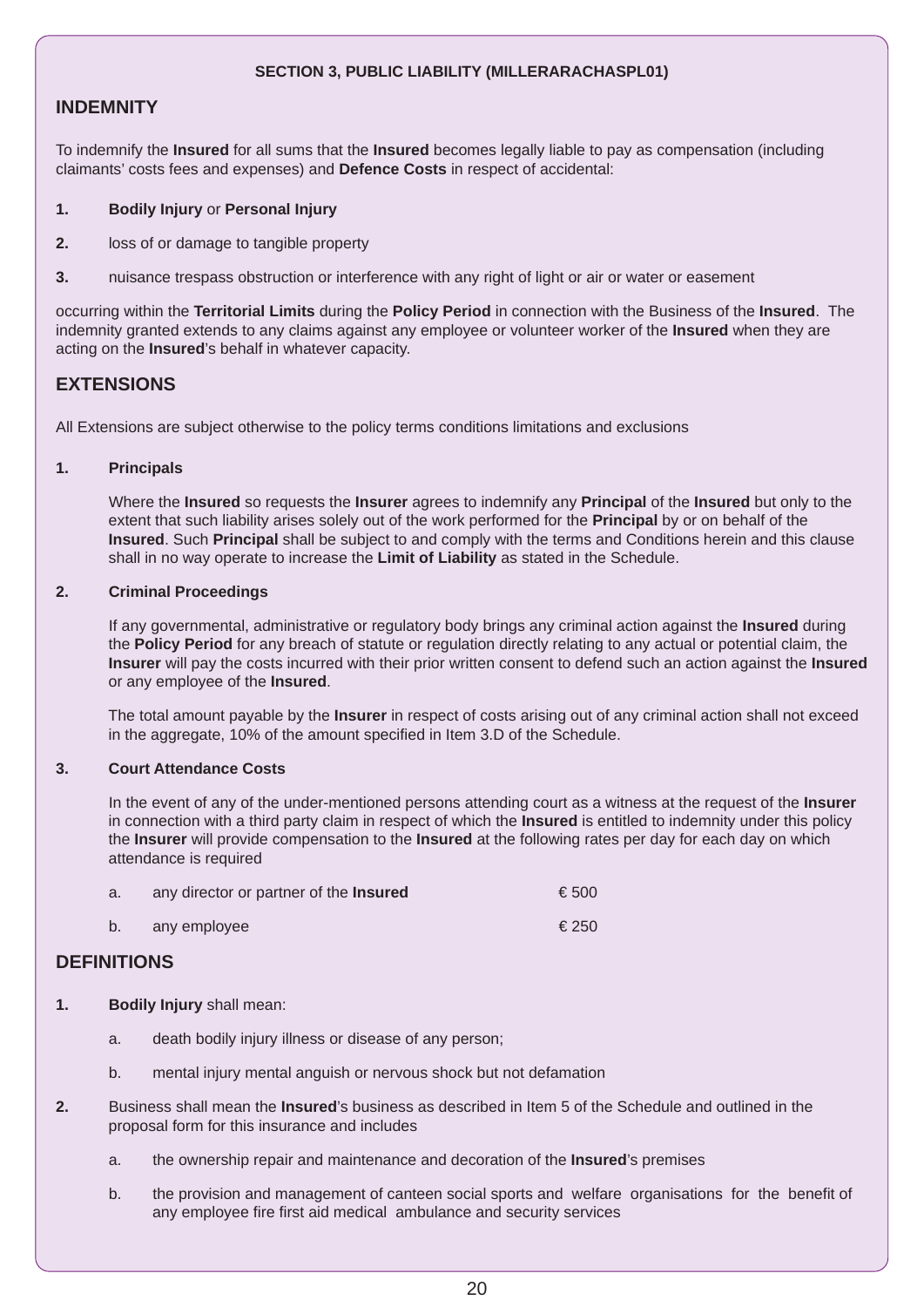- c. participation in exhibitions
- **3. Personal Injury** shall mean false arrest, detention or imprisonment; malicious prosecution; wrongful entry into, or eviction of a person from a room, dwelling or premises that they occupy; invasion of any rights of privacy.
- 4. **Pollution** shall mean pollution or contamination of the atmosphere or of any water land or other tangible property
- **5. Product** shall mean any tangible property after it has left the custody or control of the **Insured** which has been designed, specified, formulated, manufactured, constructed, installed, sold, supplied, distributed, treated, serviced, altered or repaired by or on behalf of the **Insured**.
- **6. Defence Costs** shall mean all costs fees and expenses incurred by the **Insured** in the defence or settlement of any third party claim against the **Insured**
- **7. Electro magnetic Fields** shall mean electric and/or magnetic fields produced by or associated with the generation, transmission, distribution, supply or use of electricity.
- **8. Excess** shall mean the applicable amount specified in Item 4 of the Schedule inclusive of claimants costs fees and expenses payable by the **Insured** or any other person entitled to receive indemnity before the **Insurer** is liable to make any payment. **Defence Costs** do not form part of the **Excess**.

 It being agreed that if any payment made by the **Insurer** shall include any sum which falls within the **Excess** then such amount shall be repaid to the **Insurer** forthwith.

- **9. Insured** shall mean:
	- a. the **Policyholder**; and
	- b. any **Subsidiary**.
- **10. Insurer** shall mean those **Insurer**(s) listed in Item 9 of the Schedule.
- **11. Policyholder** shall mean the entity specified as such in Item 1 of the Schedule.
- **12. Policy Period** shall mean the period of time specified in Item 2 of the Schedule.
- **13. Pollution** shall mean any pollution or contamination, including noise, electromagnetic fields, radiation and radio waves.
- **14. Subsidiary** means any entity in which the **Insured**, either directly or indirectly through one or more entities:
	- a. controls the composition of the board of directors;
	- b. controls more than half of the voting power;
	- c. holds more than half of the issued share capital.

 **Subsidiary** shall automatically include any entity acquired or created on or after the inception of the **Policy Period** specified in Item 2 of the Schedule that meets any one or more of the criteria outlined in a - c above where such entity, at the date of acquisition or creation by the **Insured**:

- i. had an annual revenue for the last complete accounting period prior to the acquisition, of less than 20% of the total revenue of the **Insured** declared in the proposal form for this insurance;
- ii. is not incorporated, domiciled or carried out its Business in the United States of America or any of its territories;
- iii. is not regulated by the US Securities and Exchange Commission;
- iv. has not incurred any loss of the type covered by this policy with a quantum greater than the largest **Excess** specified in Item 4 of the Schedule during the past five years of operating as a business; and
- v. carries out any of the business activities which fall within the definition of Business.

 If such entity does not meet the criteria in i. – v. above, such entity will not be automatically covered. If the **Policyholder** requires cover to be extended to include such entity, the **Policyholder** shall give the **Insurer** sufficient details to permit the **Insurer** to assess and evaluate the potential increase in exposure. The **Insurer** shall have the right, but not the duty, to offer cover for such an entity. In the event that coverage is provided,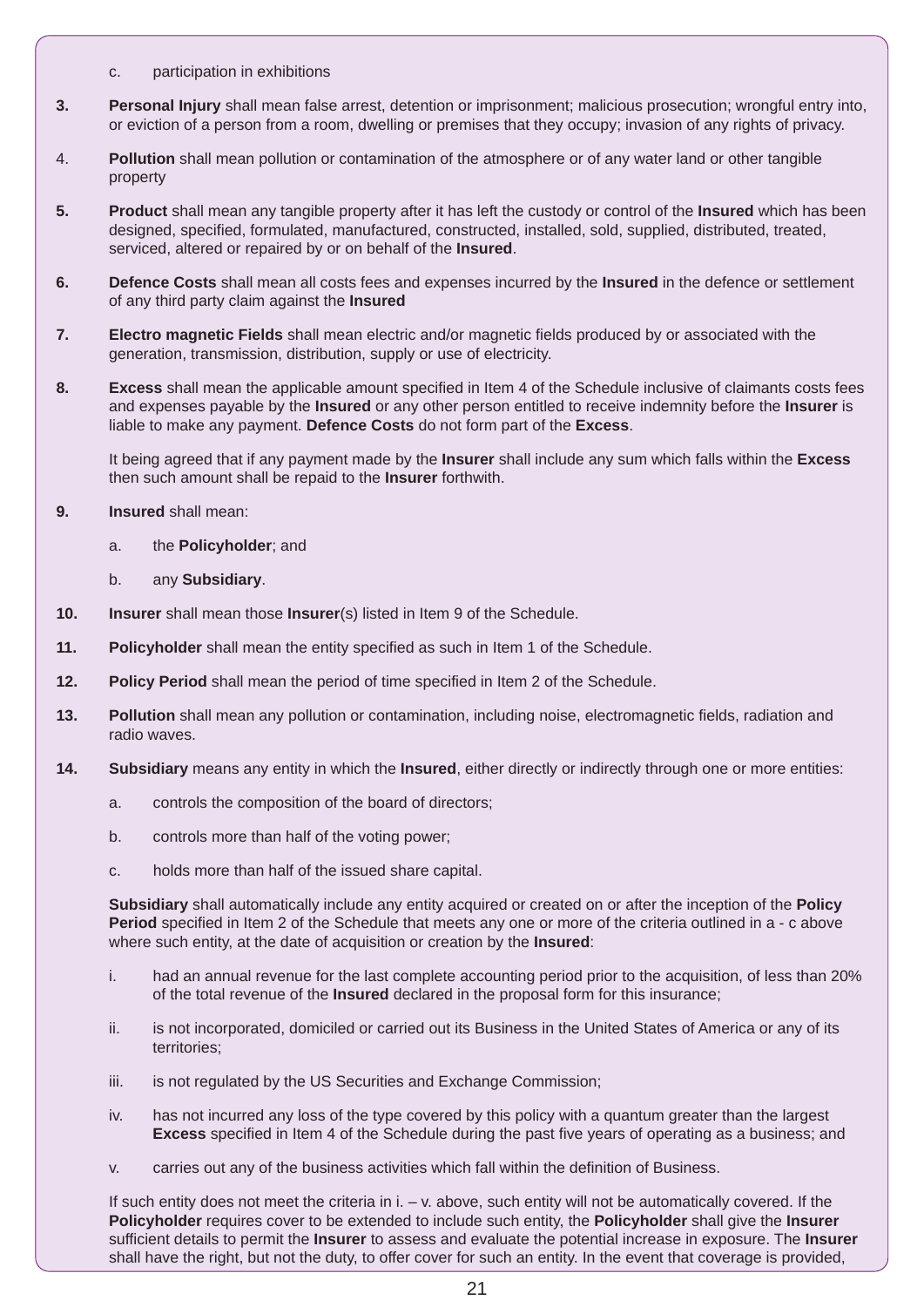the **Insurer** shall be entitled to amend the policy terms and conditions in respect of such entity, including but not limited to, charging a reasonable additional premium.

 Unless otherwise agreed by the **Insurer**, cover shall only apply in respect of any event which occurs on or after the date such entity was acquired or created by the **Insured**.

- **15. Territorial Limits** shall mean anywhere in the European Union.
- **16. Terrorism** shall mean an act, including but not limited to the use of force or violence and/or the threat thereof, of any person or group(s) of persons, whether acting alone or on behalf of or in connection with any organisations(s) or government(s), committed for political, religious, ideological or similar purposes including the intention to influence any government and/or to put the public, or any section of the public, in fear.
- **17.** Tool of Trade shall mean any mobile plant or equipment being used where insurance or security is not required under the provisions of any road traffic legislation.

# **EXCLUSIONS**

This policy does not provide indemnity in respect of liability:

- **1.** for **Bodily Injury** sustained by an employee where such **Bodily Injury** arises out of the Business
- **2.** a. arising out of any **Pollution** of buildings or other structures or of water or land or the atmosphere, or
	- b. any bodily injury or property damage directly or indirectly caused by **Pollution**,

 unless caused by a sudden, identifiable, unintended and unexpected incident which occurs in its entirety at a specific time and place during the **Policy Period**. The total amount payable by the **Insurer** for such a **Pollution** claim shall not exceed in the aggregate the amount specified in Item 3.D of the Schedule.

- **3.** for loss of or damage to property belonging to the **Insured** or which at the time of the loss or damage is in the **Insured**'s care custody or control other than:
	- a. employees' and visitors clothing and personal effects
	- b. premises (including contents thereof) not owned nor rented by the **Insured** but temporarily occupied by them for the purpose of work therein or thereon
	- c. premises tenanted by the **Insured** to the extent that the **Insured** would be held liable in the absence of any specific agreement
- **4.** the ownership, possession, maintenance or use by the **Insured** or by anyone on the **Insured**'s behalf of any aircraft, other aerial device, hovercraft, watercraft (other than hand propelled or sailing craft less than 20 feet in length in inland or territorial waters) or any mechanically propelled vehicles and their trailers.

This exclusion does not apply to:

- a. any **Tool of Trade**;
- b. the loading or unloading of any vehicle off the highway.
- **5.** for and/or arising out of or in connection with any **Product** or any part thereof.
- **6.** arising from or in connection with **Electro magnetic Fields**.
- **7.** arising out of transmission of a computer virus.
- **8.** arising under any contract which is greater than the liability the **Insured** would have at law without the contract.
- **9.** arising from work undertaken in any country outside the **Territorial Limits**.
- **10.** for any fines and contractual penalties, punitive or exemplary damages.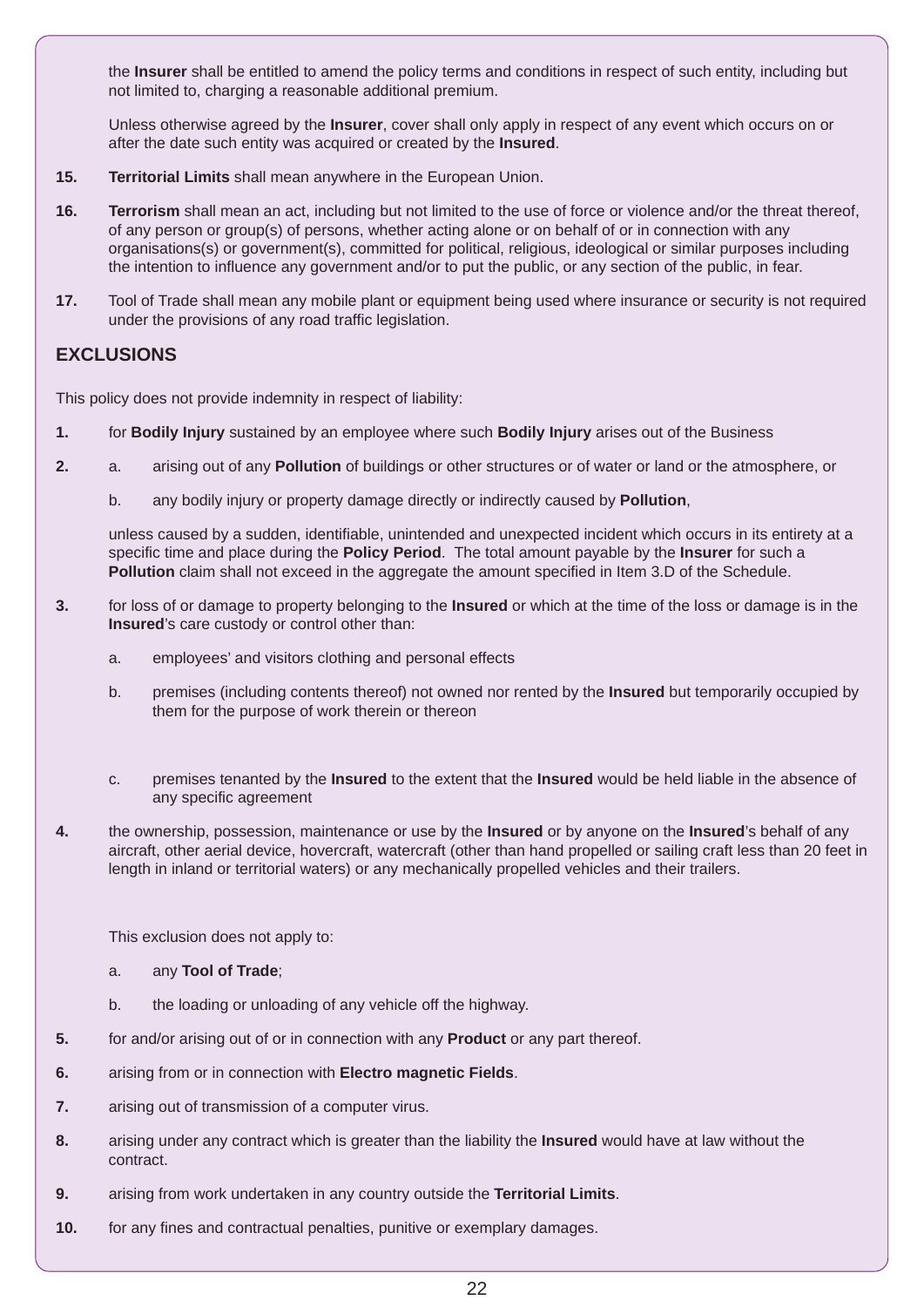- **11.** directly or indirectly caused by or alleged to be caused by or contributed to in whole or in part by or arising from the existence of or exposure to asbestos and/or any asbestos containing materials
- **12.** for the applicable **Excess** specified in Item 4 of the Schedule in respect of the first amount of each claim or series of claims arising out of one originating cause
- **13.** a. insured under Section 1, Professional Indemnity Primary Layer or Section 2, Professional Indemnity **Excess** Layer;
	- b. in respect of which the **Insured** is entitled to indemnity under any other insurance except in respect of any excess beyond the amount which would have been payable under such insurance had this policy not been effected.
- **14.** arising out of the deliberate, conscious or intentional disregard by the **Insured**'s technical or administrative management of the need to take all reasonable steps to prevent claims.
- **15.** in consequence of war invasion acts of foreign enemies hostilities (whether war be declared or not) civil war rebellion revolution insurrection military or usurped power confiscation nationalisation or requisition
- **16.** directly or indirectly caused by, resulting from or in connection with any:
	- a. act of **Terrorism** regardless of any other cause or event contributing concurrently or in any other sequence to the loss
	- b. action taken in controlling, preventing, suppressing or in any way relating to any act of **Terrorism**.
- **17.** directly or indirectly caused by or contributed to by or arising from:
	- a. ionising radiations or contamination by radioactivity from any nuclear fuel or from any nuclear waste from the combustion of nuclear fuel
	- b. the radioactive toxic explosive or other hazardous properties of any explosive nuclear assembly or nuclear component thereof.
- **18.** arising out of or in connection with premises:
	- a. owned by the **Insured** or
	- b. in the **Insured**'s care custody or control for the purpose of carrying out estate agency work and/or and rent reviews work

 The foregoing exclusion only applies in respect of estate agency work and property management and rent reviews work however, it shall not apply to injury or damage occurring at any sales or administration offices of the **Insured**.

**19.** arising out of, based upon or attributable to any claims made or pending, or legal proceedings instituted anywhere in the world other than a Court within the jurisdiction of the European Union. The enforcement of a judgement in a Court within the European Union which was originally made by a Court outside the European Union is also excluded.

#### **Limit of Liability**

Except where otherwise specified in this policy, the **Insurer**'s liability to pay compensation (including claimants' costs fees and expenses) shall not exceed the sum specified in Item 3.D of the Schedule in respect of any one occurrence or series of occurrences arising out of one originating cause.

**Defence Costs** will be payable in addition to the **Limit of Liability**.

# **GENERAL CONDITIONS**

# **1. Claims Procedure**

 As soon as it is possible to do so the **Insured** shall give written notice to the **Insurer** of any occurrence that may give rise to a claim under this policy and shall give all such additional information as the **Insurer** may require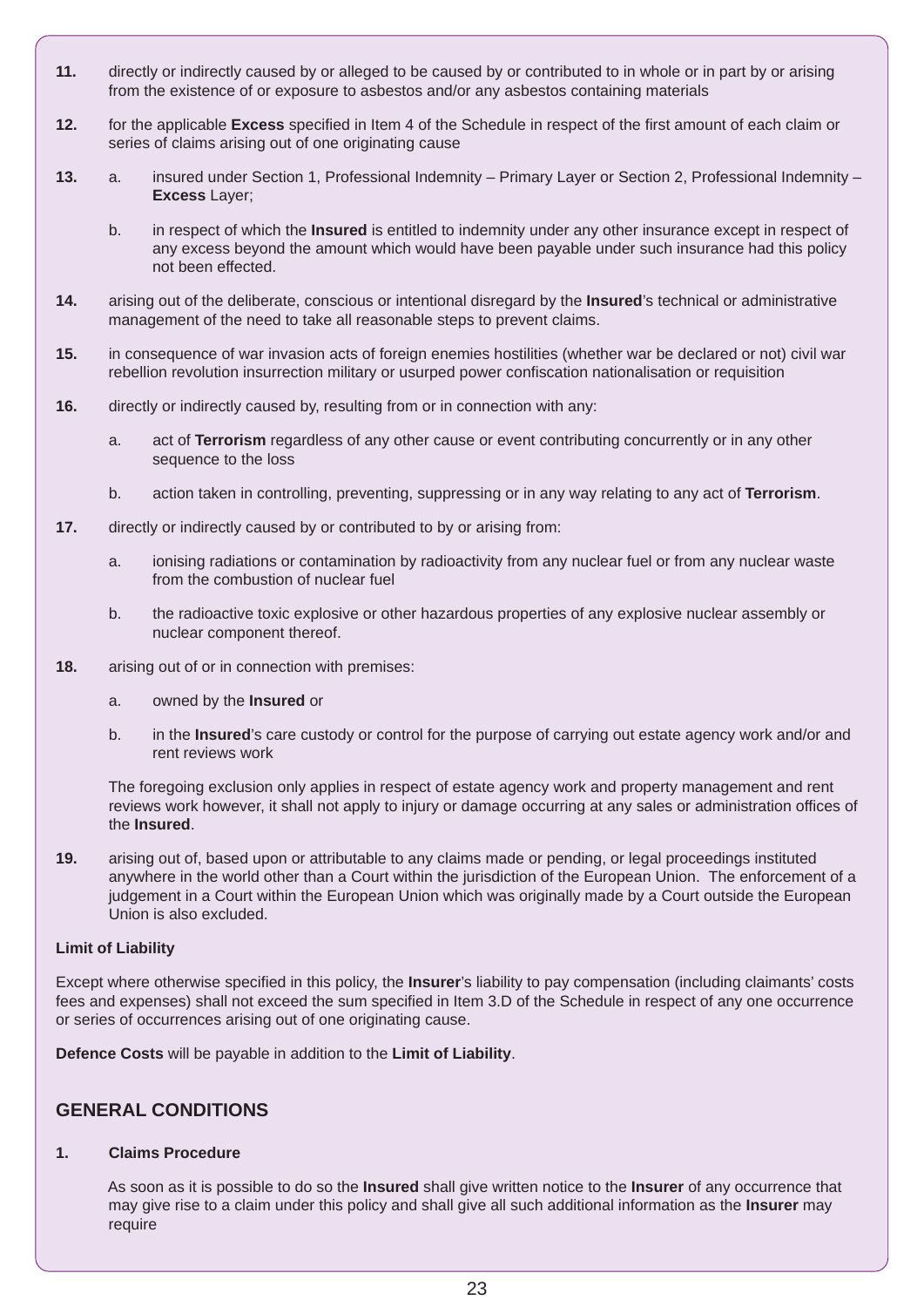Such notice shall be given in writing to the **Insurer** via Leeson Claims Services (LCS Ireland) at the address listed in Item 8 of the Schedule.

 Every letter of claim writ summons or process and all documents relating thereto and any other written notification of a claim shall be forwarded unanswered to the **Insurer** via Leeson Claims Services (LCS Ireland) immediately they are received

#### **2. Insured's Co-operation**

 The **Insured** shall at all times in addition to their obligations set out in General Condition 1 provide such information to and co-operate with the **Insurer** or their appointed agents to allow the **Insurer** to be able to comply with such relevant Civil Procedure Rules Practice Directions and/or Pre-Action Protocols as may be issued and approved from time to time by the Head of Civil Justice and which obligation to inform and cooperate continues until such time as any claim arising from the incident notified in accordance with General Condition 1 is finally determined including to appeal

#### **3. Admission & Subrogation**

 No admission offer promise or payment shall be made or given by or on behalf of the **Insured** without the written consent of the **Insurer** who shall be entitled to take over and conduct in the name of the **Insured** the defence or settlement of any claim (and which will include an assumed authority on the part of the **Insured** to the **Insurer** to issue a formal admission of breach of duty for the purposes of any such claim should the **Insurer** consider it appropriate to do so) or to prosecute in the name of the **Insured** for their own benefit any claim for indemnity, compensation or otherwise and shall have full discretion in the conduct of any proceedings and in the settlement of any claim and the **Insured** shall give all such information and assistance as the **Insurer** may reasonably require

#### **4. Material Fact Notification**

 The **Insured** is required to notify the **Insurer** as soon as it is possible to do so of all material facts or alterations in the risk which come to his knowledge or arise during the currency of this policy

#### **5. Discharge of Liability**

 The **Insurer** may at any time pay to the **Insured** in connection with any claim or series of claims under this policy to which a **Limit of Liability** applies the amount of such Limit (after deduction of any sums already paid) or any lesser amount for which such claims can be settled and upon such payment being made the **Insurer** shall relinquish the conduct and control of and be under no further liability in connection with such claims

#### **6. Proportionment of Defence Costs**

 If a payment exceeding the **Limit of Liability** has to be made to dispose of a claim the liability of the **Insurer** to pay all **Defence Costs** in connection therewith shall be limited to such proportion of the said **Defence Costs** as the **Limit of Liability** bears to the amount paid to dispose of a claim

#### **7. Policy Interpretation**

 Any interpretation of this policy relating to its construction, validity or operation shall be made exclusively in accordance with the laws of the Republic of Ireland and in accordance with the English text as it appears in this policy.

#### **9. Dispute Resolution**

Where, following receipt by the Insurer of all information reasonably required to provide such decision;

- 1. a final decision has been given by the Insurer regarding any aspect of this policy or any matter relating to cover thereunder;
- 2. that decision is disputed between the Insurer and an Insured; and
- 3. such dispute cannot be resolved within 14 days of the date on which such decision is communicated to Arachas Corporate Brokers Limited,

the dispute shall be referred to arbitration under The Insurance & Reinsurance Arbitration Society ("A.R.I.A.S (UK)") Arbitration Rules.

The Arbitration Tribunal (the "Tribunal") shall consist of three arbitrators, one to be appointed by the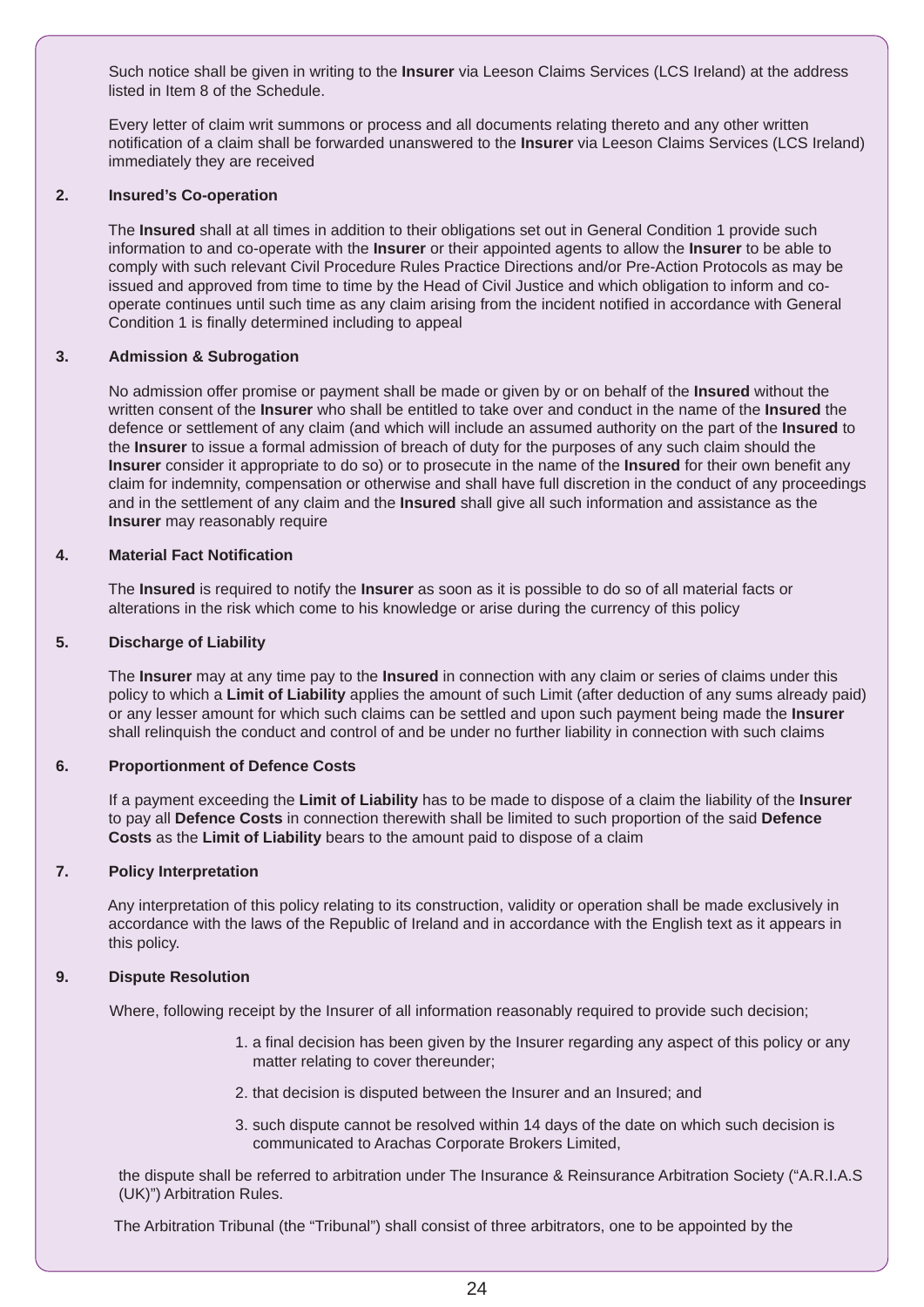Policyholder, one to be appointed by the Insurer and the third to be appointed by the two appointed arbitrators. The third member of the Tribunal shall be appointed as soon as practicable (and no later than 28 days) after the appointment of the two party-appointed arbitrators. The Tribunal shall be constituted upon the appointment of the third arbitrator.

The arbitrators shall be persons (including those who have retired) with not less than ten years' experience of insurance or reinsurance within the industry or as lawyers or other professional advisors serving the industry.

Where a party fails to appoint an arbitrator within 14 days of being called upon to do so or where the two party-appointed arbitrators fail to appoint a third within 28 days of their appointment, then upon application, A.R.I.A.S (UK) will appoint an arbitrator to fill the vacancy. At any time prior to the appointment by A.R.I.A.S (UK) the party or arbitrators in default may make such appointment.

The Tribunal may at its sole discretion make such orders and directions as it considers necessary for the final determination of the matters in dispute where such final determination shall be binding upon the Insured and the Insurer. The Tribunal shall have the widest discretion permitted under the law governing the arbitral procedure when making such orders or directions. The seat of arbitration shall be London, England and the law governing the arbitration shall be under the law of England and Wales.

The parties are deemed to have agreed that there will be a right of appeal to the Courts but only where the tribunal certifies in its award that the dispute between the parties involves a question of law of general interest or importance to the trade or industry in question. For the avoidance of doubt this provision does not apply to any ruling by a tribunal in relation to its own jurisdiction or otherwise restrict the parties' rights under Section 69 of the Arbitration Act 1996.

#### **9. Cancellation**

This policy may be cancelled by the:

- a. **Insurer** pursuant to the Premium Payment clause for non-payment of premium in accordance with General Conditions 12. Premium Payment Condition;
- b. **Policyholder** with effect immediately upon the **Insurer**'s receipt of written notice of such cancellation; or
- c. mutual agreement between the **Insurer** and the **Policyholder**.

In respect of b. and c. above:

- i. if there have been no claims, circumstances or losses notified during the current **Policy Period**, a return premium will be refunded to the **Policyholder** calculated at pro-rata of the policy premium less any broker commission if applicable; or
- ii. if any claims, circumstances or losses have been notified during the **Policy Period**, there will be no return of premium without the prior written agreement of the **Insurer**.

 Cancellation will not affect the rights and obligations of the **Insurer** and the **Insured** accrued under this policy prior to the date from which cancellation has effect.

#### **10. Fraudulent Claims**

If the **Insured** makes a fraudulent claim under this policy then the **Insurer**:

- a. will not pay for such fraudulent claim;
- b. may recover from the **Insured** any sums that they paid the **Insured** in respect of the claim; and
- c. may give the **Insured** notice to terminate this policy with effect from the time of the fraudulent act.

 A fraudulent claim includes supporting a claim by fraudulent documents, devices or statements (whether or not the claim itself is genuine) and exaggerated claims.

 If the **Insurer** terminates this policy then the **Insurer** will refuse all liability to the **Insured** for claims under this policy occurring after the time of the fraudulent act and they will not return any of the premium. Such termination of this policy by the **Insurer** will not affect the policy with respect to a claim occurring prior to the fraudulent act.

#### **11. Contracts (Rights of Third Parties) Act 1999**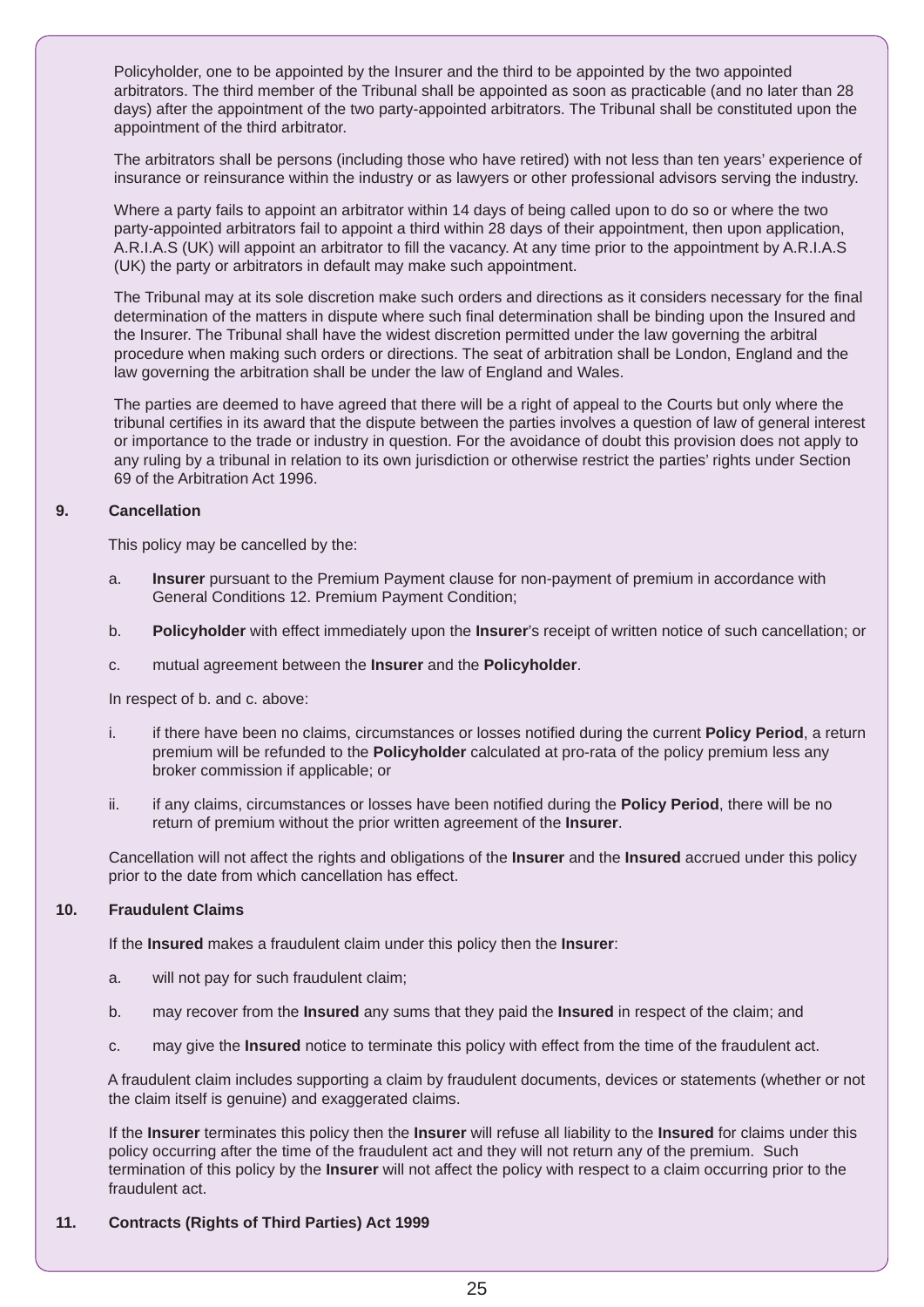A person who is not a party to this policy has no right under the Contracts (Rights of Third Parties) Act 1999 to enforce any term of this policy but this does not affect any right or remedy of a third party which exists or is **available apart from that Act** 

#### **12. International Trade Sanctions**

 The **Insurer** shall be deemed not to provide cover and shall not be liable to pay any claim or provide any benefit under this policy to the extent that the provision of such cover, payment of such claim or provision of such benefit would expose the **Insurer** to any sanction, prohibition or restriction under United Nations resolutions or the trade or economic sanctions, laws or regulations of the European Union, United Kingdom, Australia or United States of America.

#### **13. Premium Payment Condition**

 The **Policyholder** undertakes that premium will be paid in full to the **Insurer** within 60 days of inception of this policy (or, in respect of instalment premiums, when due).

 If the premium due under this policy has not been so paid to the **Insurer** by the 60th day from the inception of this policy (and, in respect of instalment premiums, by the date they are due) the **Insurer** shall have the right to cancel this policy by notifying the **Policyholder** via the broker in writing. In the event of cancellation, premium is due to the **Insurer** on a pro rata basis for the period that the **Insurer** is on risk but the full policy premium shall be payable to the **Insurer** in the event of a loss or occurrence prior to the date of termination which gives rise to a valid claim under this policy.

 It is agreed that the **Insurer** shall give not less than 15 days prior notice of cancellation to the **Policyholder** via the broker. If premium due is paid in full to the **Insurer** before the notice period expires, notice of cancellation shall automatically be revoked. If not, the policy shall automatically terminate at the end of the notice period.

 Unless otherwise agreed, the Leading **Insurer** (and Agreement Parties if appropriate) are authorised to exercise rights under this clause on their own behalf and on behalf of all **Insurer**s participating in this contract.

 If any provision of this condition is found by any court or administrative body of competent jurisdiction to be invalid or unenforceable, such invalidity or unenforceability will not affect the other provisions of this condition which will remain in full force and effect

 Where the premium is to be paid through a London Market Bureau, payment to the **Insurer** will be deemed to occur on the day of delivery of a premium advice note to the Bureau.

#### **14. Right to Cancel during the Cooling-Off Period**

The **Policyholder** is entitled to cancel this policy by notifying the **Insurer** in writing, by email or by telephone within fourteen (14) business days of either

- (i) the date the **Policyholder** receives this policy; or
- (ii) the start of the **Policy Period**;

whichever is the later.

A full refund of any premium paid will be made unless the **Policyholder** has made a **Claim** in which case the full annual premium is due.

#### **15. Complaints**

In the event that the **Policyholder** has a complaint against the **Insurer**, in the first instance the **Policyholder** should address correspondence to:

> Complaints Department Arachas Corporate Brokers Limited 9 Eastgate Avenue, Eastgate Business Park,Little Island, Co. Cork, E: compliance@arachas.ie, T: +353 (21) 427 0505

All correspondence will be passed to the **Insurer** who will investigate matters and respond.

Your complaint will be acknowledged by the **Insurer,** in writing, within 5 (five) business days of the complaint being made. You will also be informed of the name of one or more individuals that will be your point of